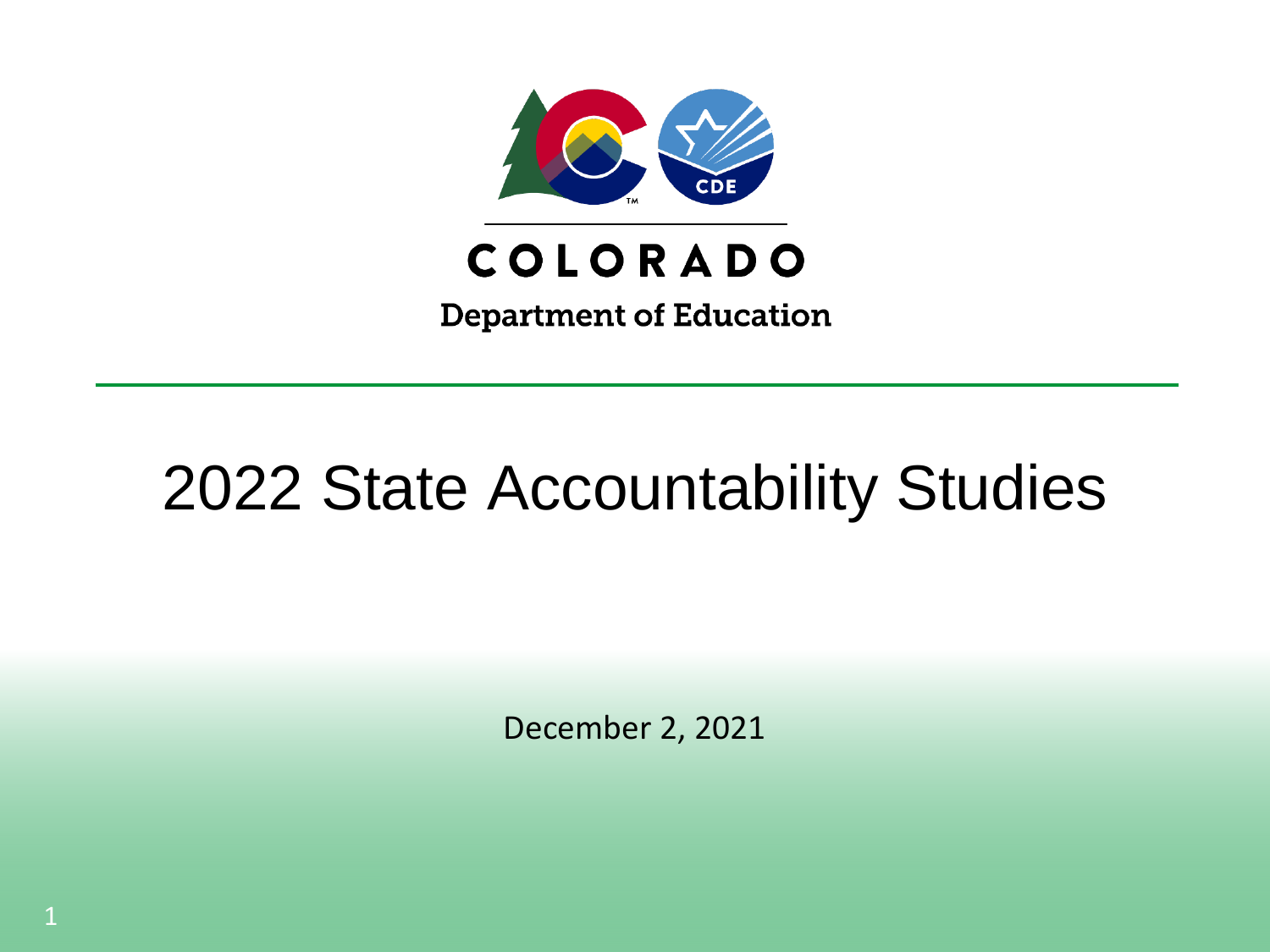### Outline

- Current Context and Looking to Accountability in 2022
- CDE Estimates on Data 2022 Availability and Impact
	- Data available by Framework Performance Indicator
	- Projections for Insufficient State Data Plan Type Assignments
	- Impact Study of Mock Framework Calculations
		- Description of Analysis
		- Analysis of Impact on Overall Ratings (including breakdowns by school level and by the accountability clock)
		- Analysis of Impact on % of Points
		- Analysis of Impact on Growth Indicator
		- Analysis of Participation Bands
		- Summary of Findings
- Contact Information

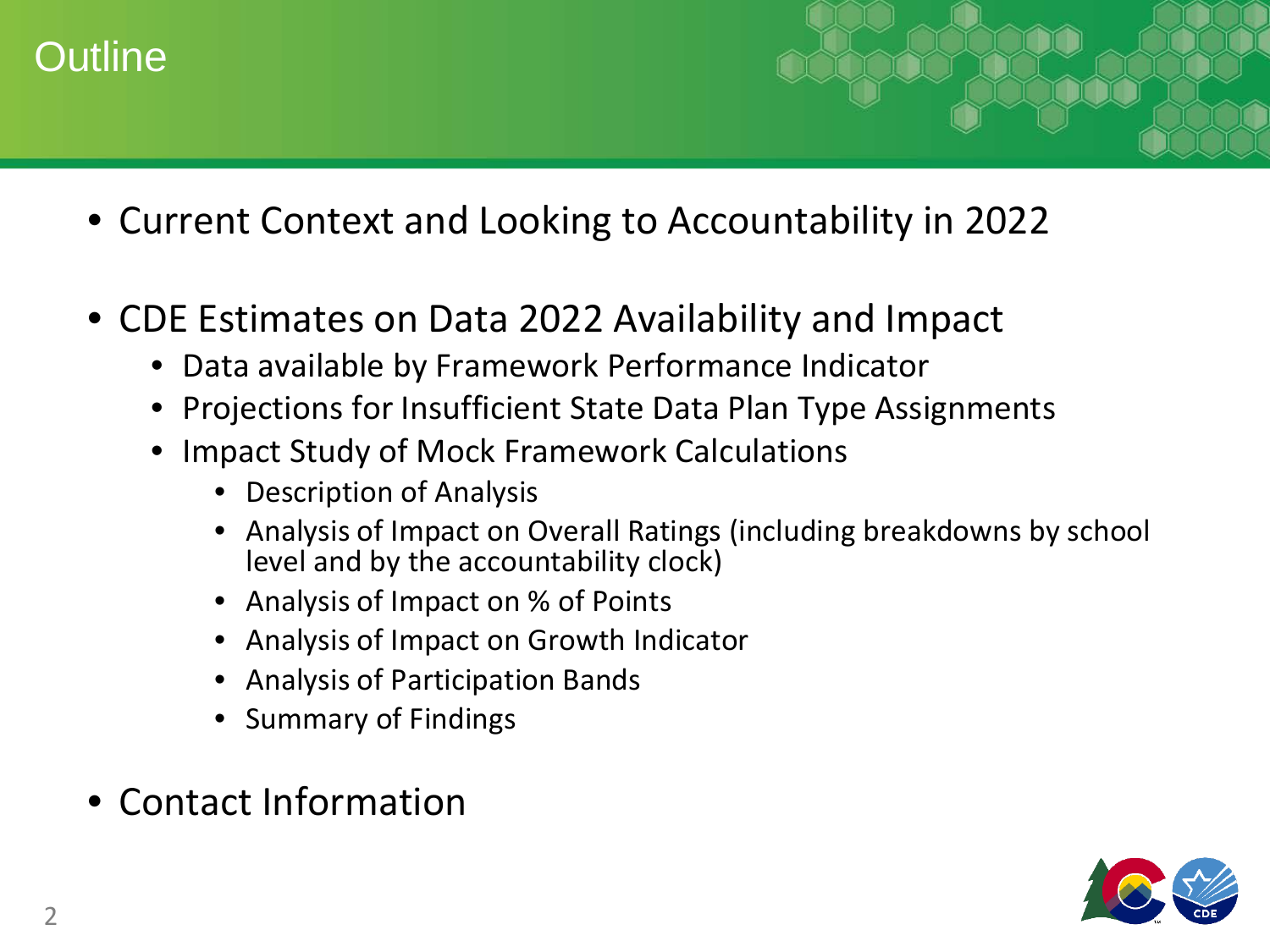#### Current Context for Accountability



- Current policy landscape for fall 2022
	- Full state assessment schedule in spring 2022
	- Performance frameworks resume in fall 2022
	- Elementary and Secondary Education Act (ESEA) identification process resumes in fall 2022
- Consideration for 2022 frameworks
	- We are still in a pandemic and trying to move toward recovery
	- Many data elements will be available, but growth will be more limited (e.g., alternating grades/content area schedule in 2021, cannot offer 3-year frameworks).

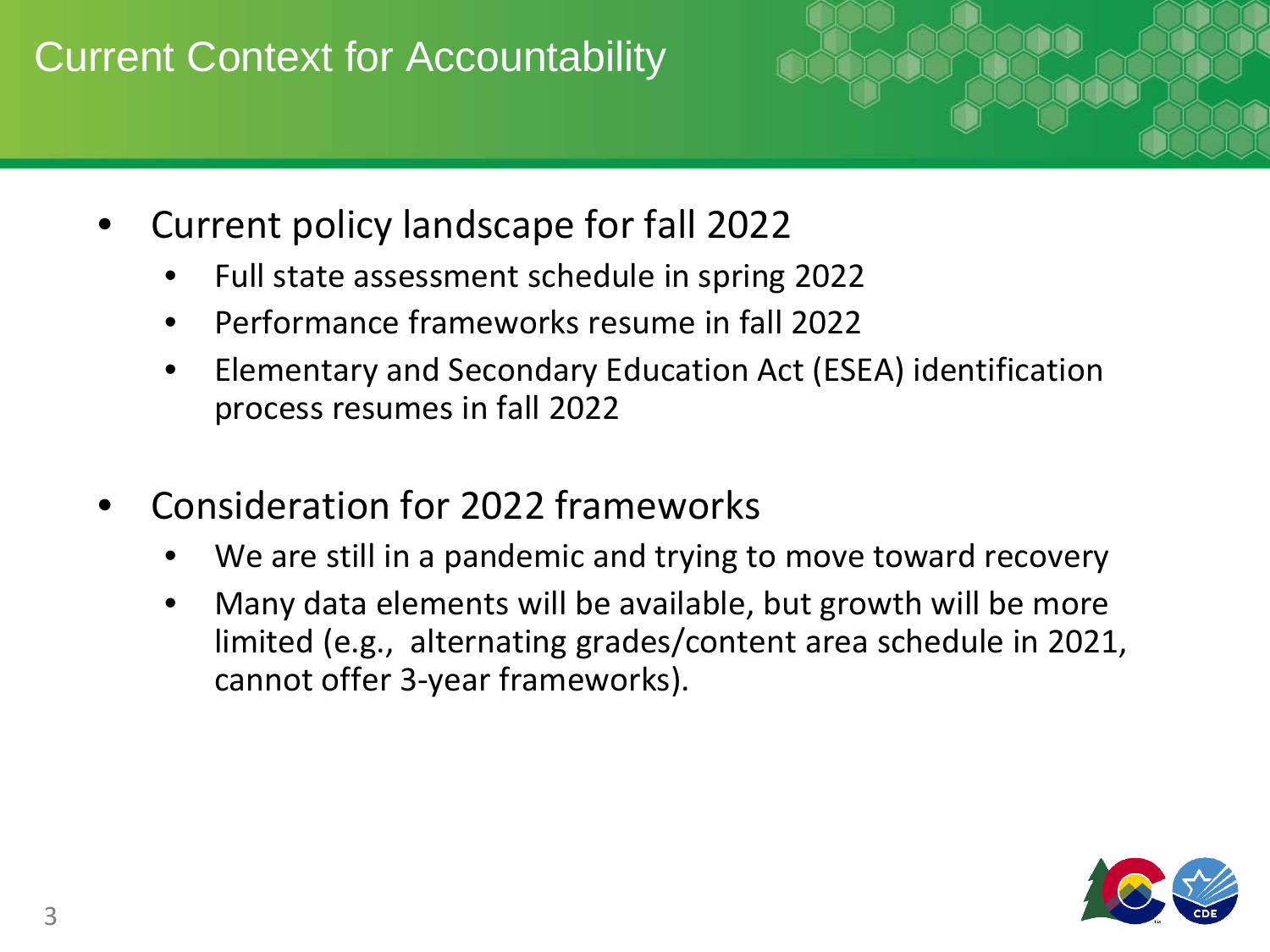What Data Will be Available in 2022-23: Anticipating Performance Frameworks

| Performanc<br>e Indicator                                     | Weight                                                                                                          | <b>Availability for</b><br>2022 Frameworks                                 | 1-Year Growth Availability in 2022<br><b>Elementary</b> |                                                                                                                                                                                                                                     |
|---------------------------------------------------------------|-----------------------------------------------------------------------------------------------------------------|----------------------------------------------------------------------------|---------------------------------------------------------|-------------------------------------------------------------------------------------------------------------------------------------------------------------------------------------------------------------------------------------|
| <b>Academic</b><br><b>Achievement</b>                         | 40%<br><b>Elementary &amp;</b><br><b>Middle Schools</b><br>30%<br><b>High Schools &amp;</b><br><b>Districts</b> | Yes, assuming<br>participation in spring<br>2022 assessment is<br>adequate | <b>Middle</b>                                           | 2 out of 4 possible<br>grades/content available: 4th<br>grade CMAS<br>English/Language Arts and<br>5 <sup>th</sup> grade Math<br>3 out of 6 possible                                                                                |
| <b>Academic</b><br><b>Growth</b>                              | 60%<br><b>Elementary &amp;</b><br><b>Middle Schools</b><br>40%<br><b>High Schools &amp;</b>                     | To some degree                                                             | High                                                    | grades/content available:<br>6 <sup>th</sup> and 8 <sup>th</sup> grade CMAS<br>English/Language Arts<br>and 7 <sup>th</sup> grade Math<br>5 out of 5 possible<br>grades/content available:                                          |
| Postseconda<br>ry and<br><b>Workforce</b><br><b>Readiness</b> | <b>Districts</b><br>30%<br><b>High Schools &amp;</b><br><b>Districts</b>                                        | Yes, assuming<br>participation in spring<br>2022 assessment is<br>adequate |                                                         | 10th-11th grade<br><b>PSAT/SAT Evidence</b><br>Based Reading and<br>Writing and $9 - 11^{th}$<br>grade Math (Note: 8-9th<br>grade growth in ELA/EBRW<br>has not been historically<br>released due to construct<br>alignment issues) |
|                                                               |                                                                                                                 |                                                                            | <b>Available</b><br><b>■Not Available</b>               |                                                                                                                                                                                                                                     |

4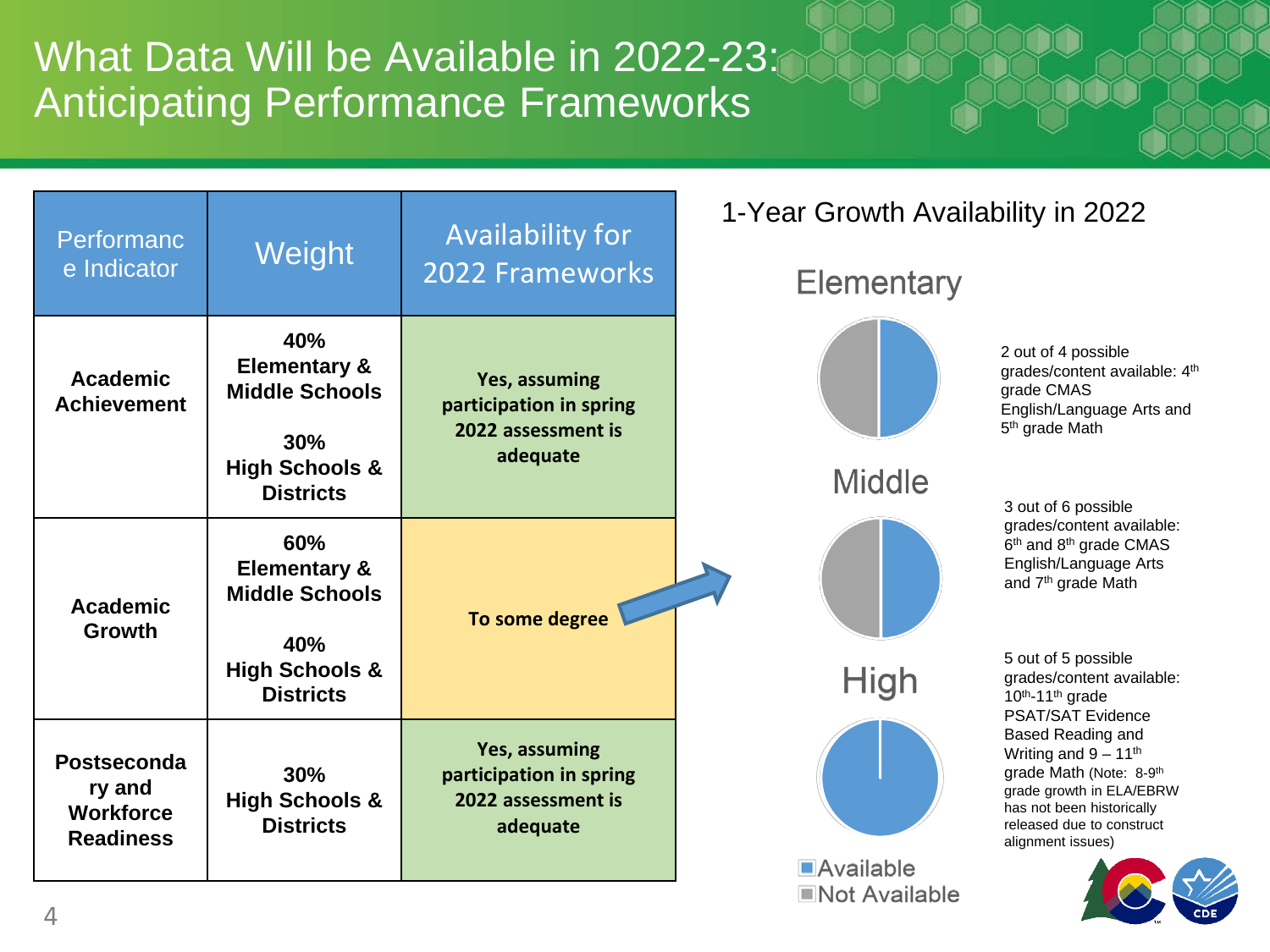Projected Impact of Plan Type Assignment due to Data Availability (explanation for slide 6)

- To calculate growth, a student must have two consecutive years of test data. Students without 2021 achievement results were not aggregated into 2022 growth data projections at the school level.
- To ensure data privacy, CDE only reports aggregate growth calculations that represent 20 or more total students. Without 2022 assessment results, CDE's projections provide a conservative estimate of the number of schools not meeting the minimum growth reporting requirements.
- Because of interruptions in data, CDE cannot calculate 3-year frameworks in 2022. This impacts smaller schools and districts that cannot meet the data privacy reporting requirements with a 1-year<br>framework.
- Projections include a slightly revised calculation in the methodology<br>from past practice. These ISD projections included schools that met the from past practice. These ISD projections included schools that met the<br>minimum reporting thresholds for achievement (at least 16 students) but not the growth (at least 20 students) in 2021.
- Low participation rates were not considered in the projections and may impact the accuracy and availability of performance framework ratings.

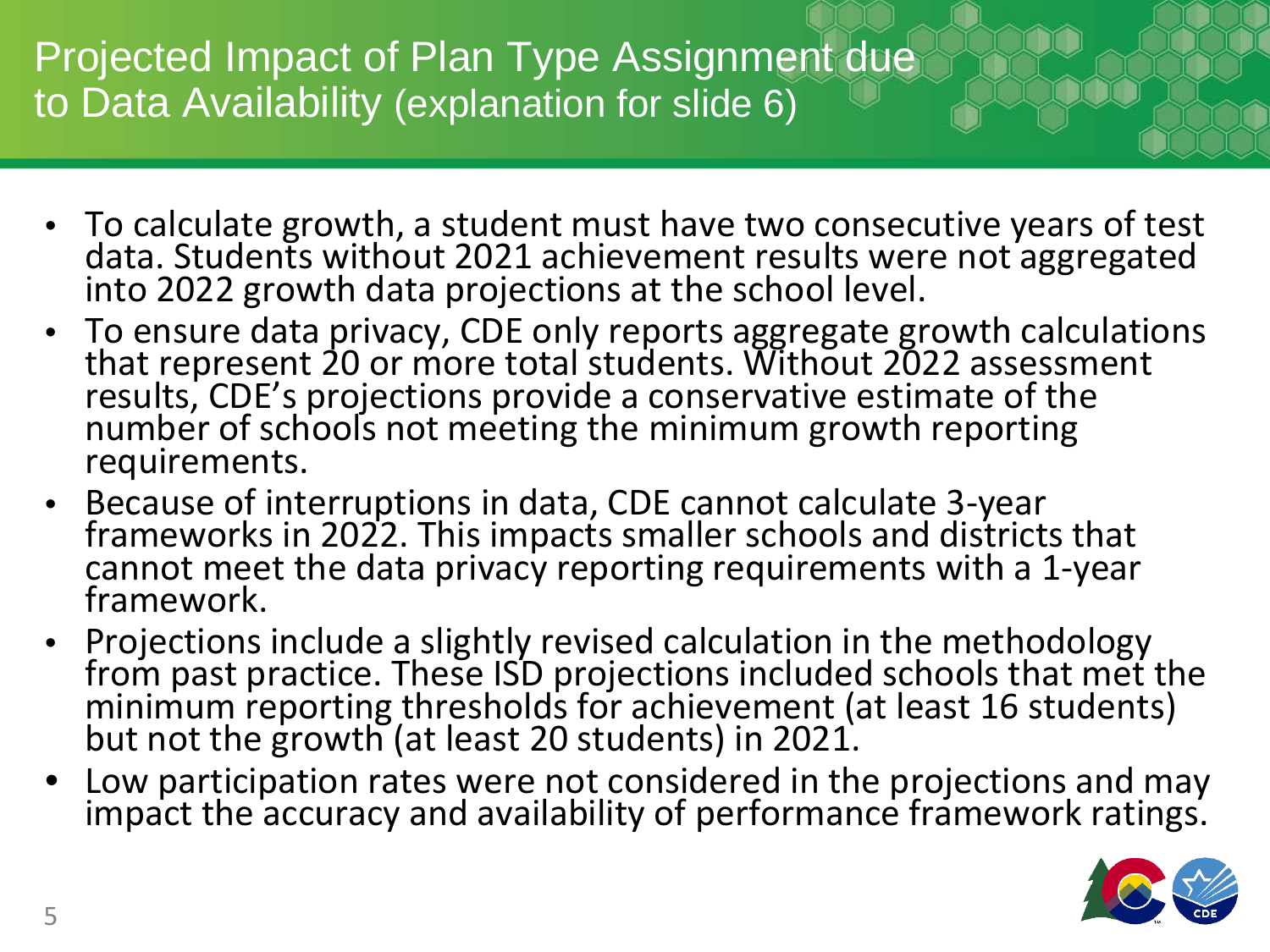#### Projected Impact of Plan Type Assignment due to Data Availability - Insufficient State Data (ISD)



These estimates are based upon 2021 state assessment data. Because 2022 assessment data is not available yet, ISD plan types could be higher if participation is low.

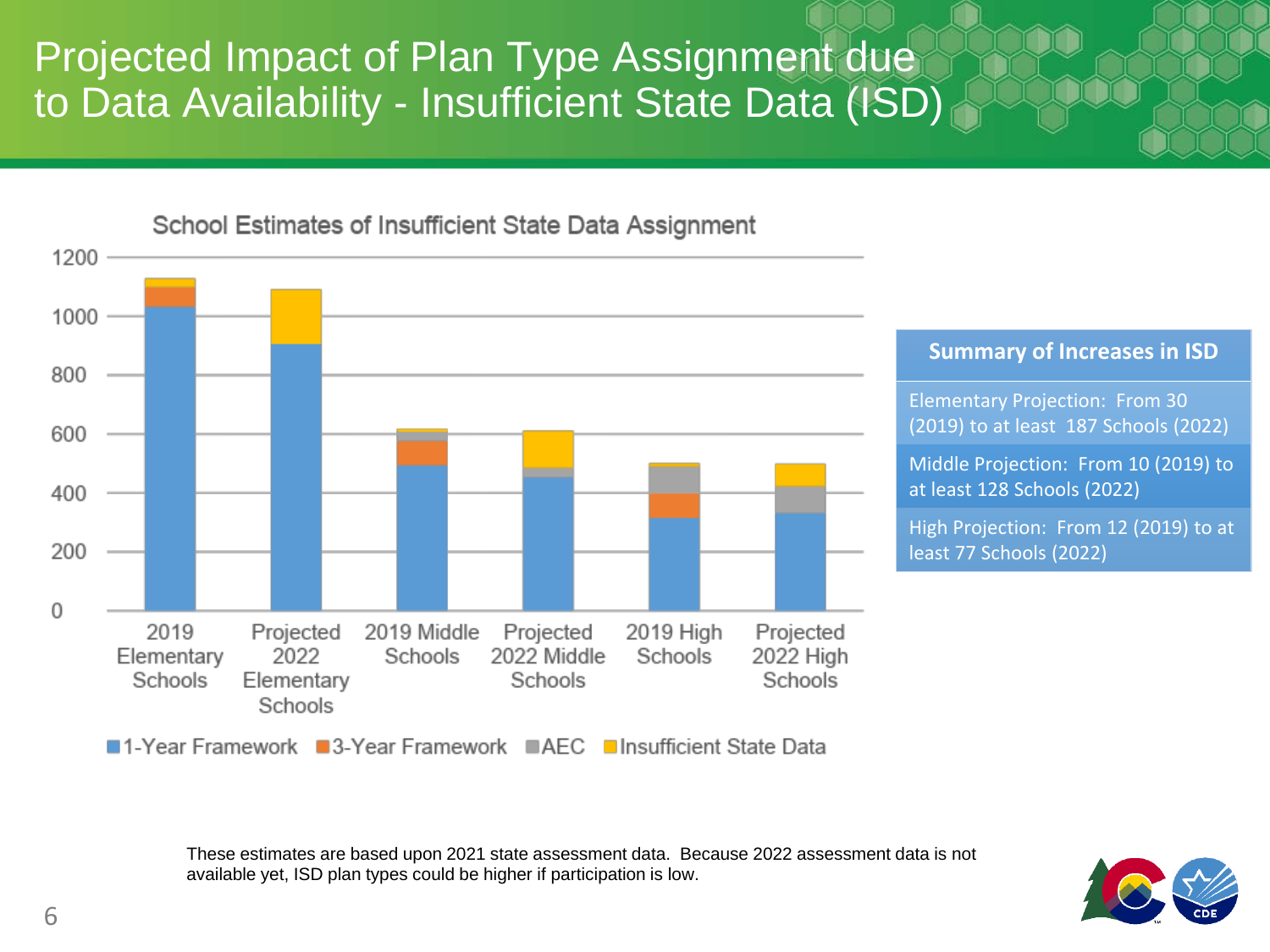#### Description of 2022 Mock Framework Impact Analysis

- Using historical 2019 school and district performance framework data, CDE analyzed the impact of the more limited dataset that will be available in 2022.
- The 2019 complete-data set (growth and overall framework ratings) was compared against a modified 2019 data set mockedup to include only the growth sub-indicators expected to be available in 2022 (referred to as Mock 2022 ratings).
- Mock 2022 ratings did not include WIDA ACCESS On Track Growth or the READ bonus point as they are not expected to be available in 2022.
- All other data points and calculation methodologies were held consistent.
- This study is modelling the impact of these missing data elements. It is not predictive of results in 2022.

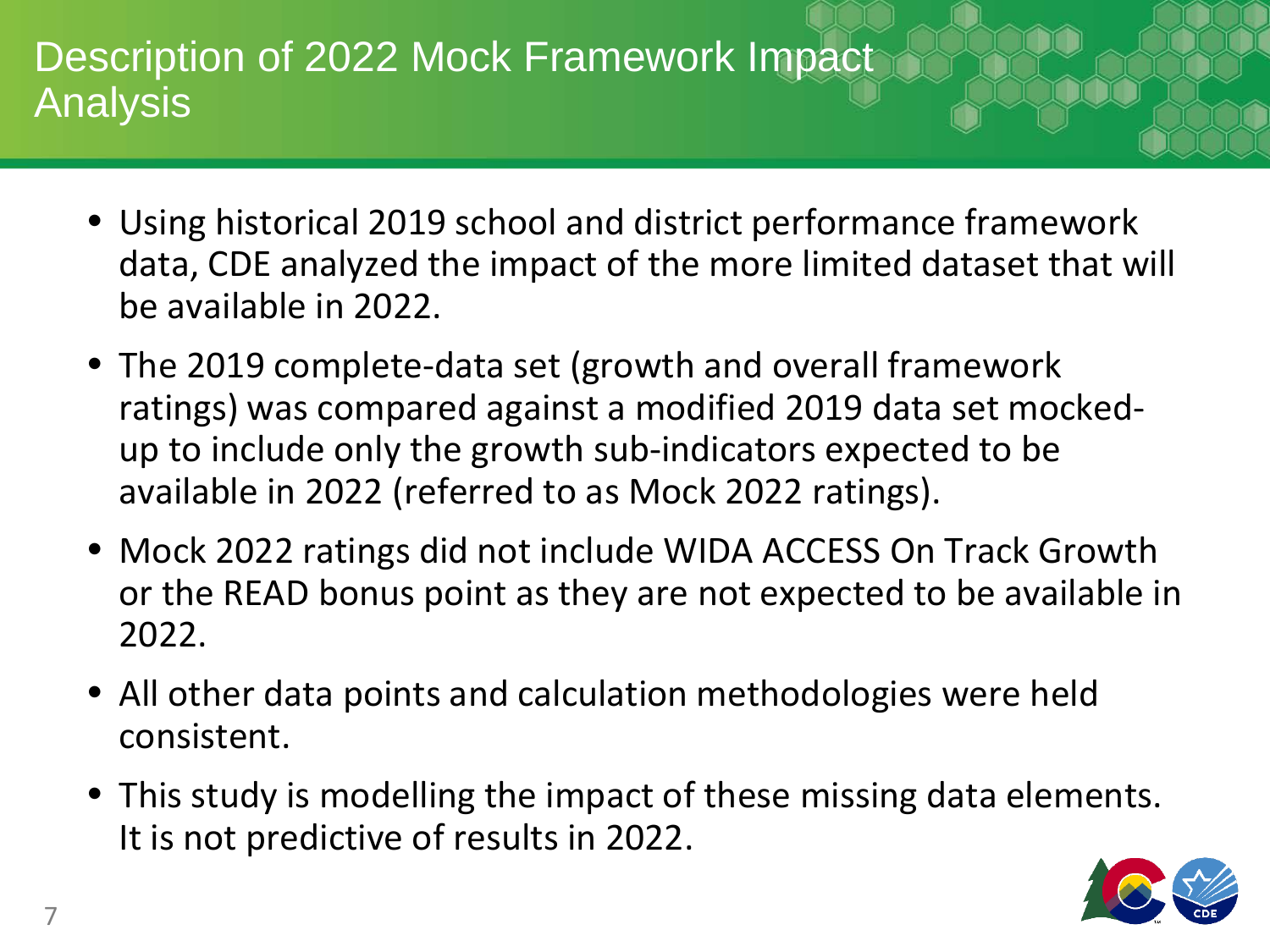#### 2022 Data Availability for Elementary and Middle Schools

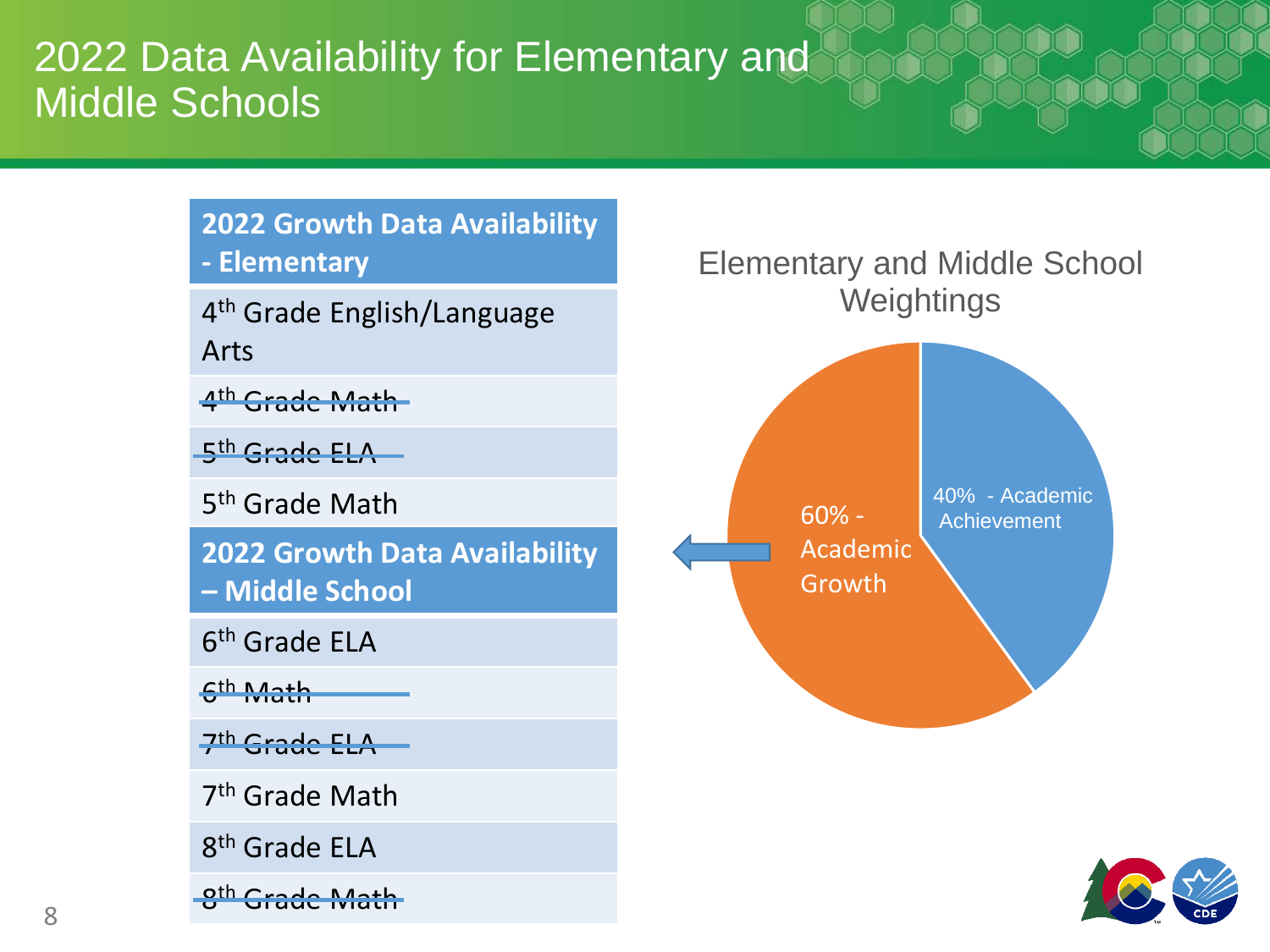#### 2022 Data Availability for High Schools and **Districts**

#### High Schools and Districts



9

| 2022 Growth Data Availability - High School             |
|---------------------------------------------------------|
| 9 <sup>th</sup> Grade Evidence-Based Reading & Writing* |
| 9 <sup>th</sup> Math                                    |
| 10 <sup>th</sup> Grade EBRW                             |
| 10 <sup>th</sup> Grade Math                             |
| 11 <sup>th</sup> Grade EBRW                             |
| 11 <sup>th</sup> Grade Math                             |

#### **2022 Growth Data Availability – Districts**

Available:  $4<sup>th</sup>$  g ELA,  $5<sup>th</sup>$  g Math,  $6<sup>th</sup>$  g ELA,  $7<sup>th</sup>$ g Math,  $8^{th}$  g ELA,  $9^{th}$  g Math,  $10^{th}$  g EBRW,  $10^{\text{th}}$  g Math,  $11^{\text{th}}$  g EBRW,  $11^{\text{th}}$  g Math

Not Available:  $4^{th}$  g Math,  $5^{th}$  g ELA,  $6^{th}$  g Math,  $7<sup>th</sup>$  g ELA,  $8<sup>th</sup>$  g Math,  $9<sup>th</sup>$  g EBRW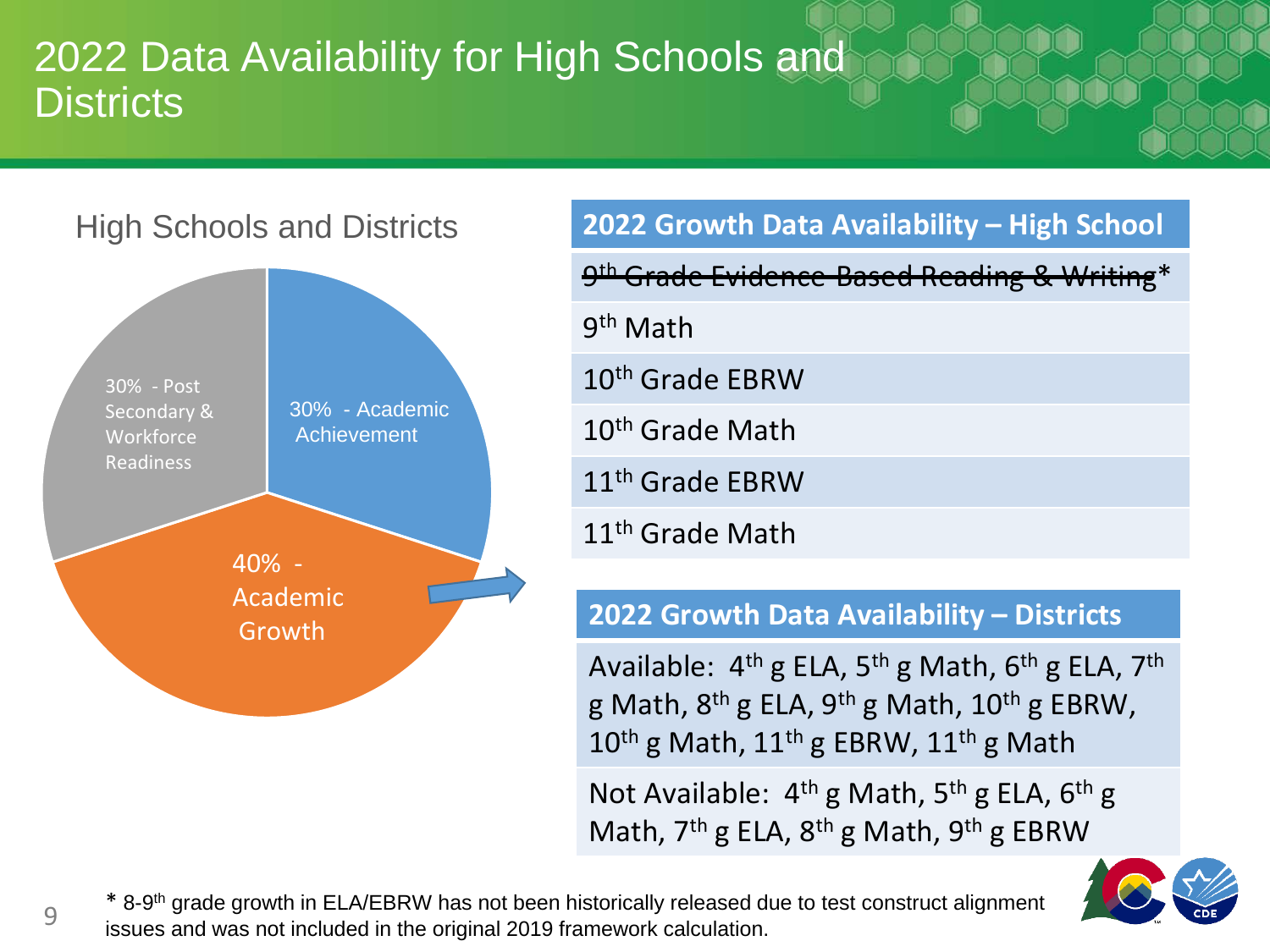#### 2022 Mock Framework Impact Analysis: Important Notes

- 2019 participation rates were considerably higher than those from 2021. Participation rates for 2022 are not yet known.
- The following impact analysis does NOT adjust for the lower participation rates in 2021. However, CDE separately analyzed rating outcomes based upon participation rate bands (>=85%, >=75% and <85%, and <75%) to get an estimate of the ratings changes potentially due to lower student participation and representativeness.

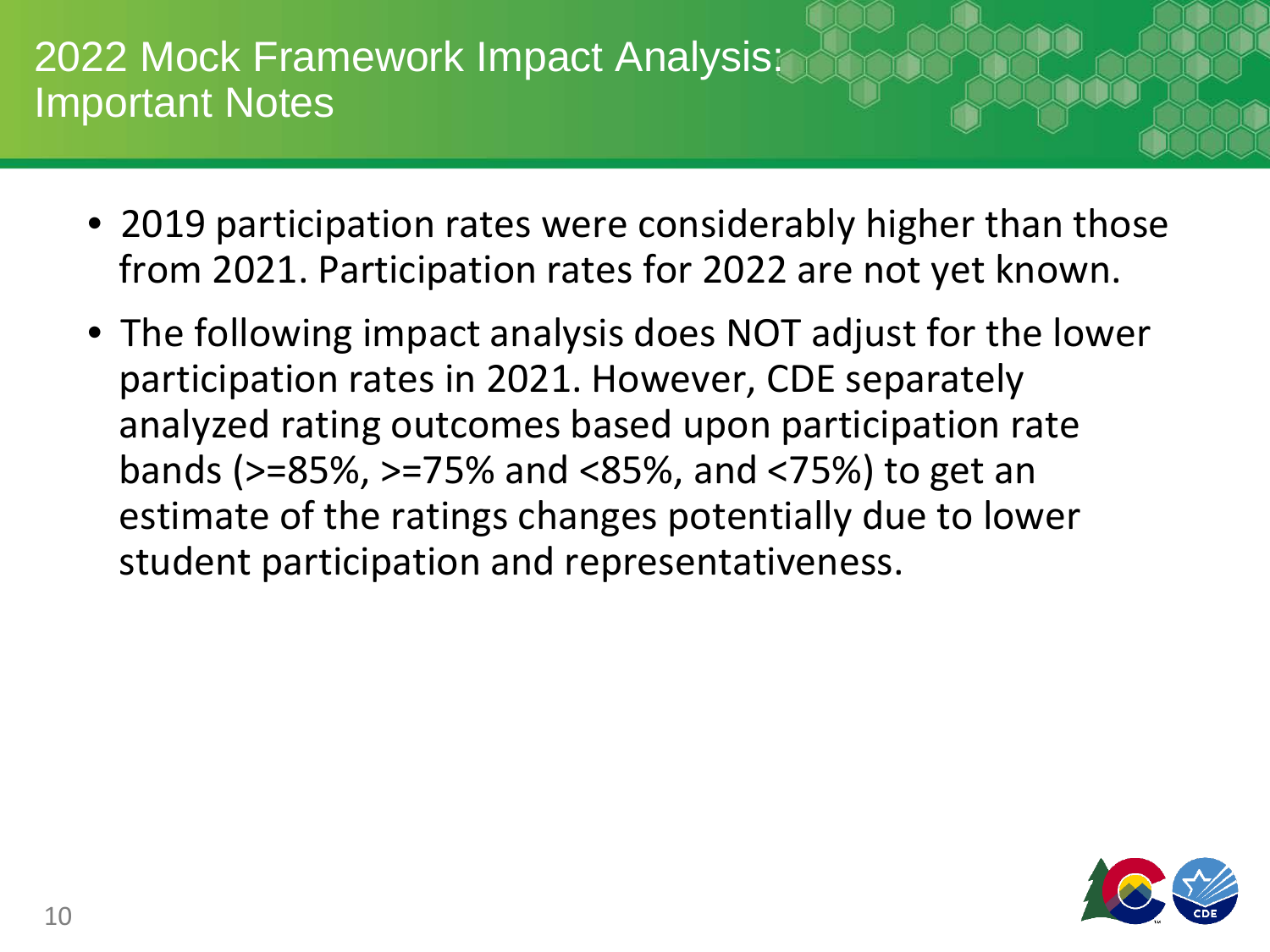2022 Mock Framework Impact Analysis: District & School Overall Rating Changes



- Just under 90% of districts and schools kept the same framework rating when using the Mock 2022 data set.
- Approximately 7-5% districts/schools increased their rating; Approximately 6-5% districts/schools decreased their rating.



**Overall Rating**

% of Points Earned

Growth Indicator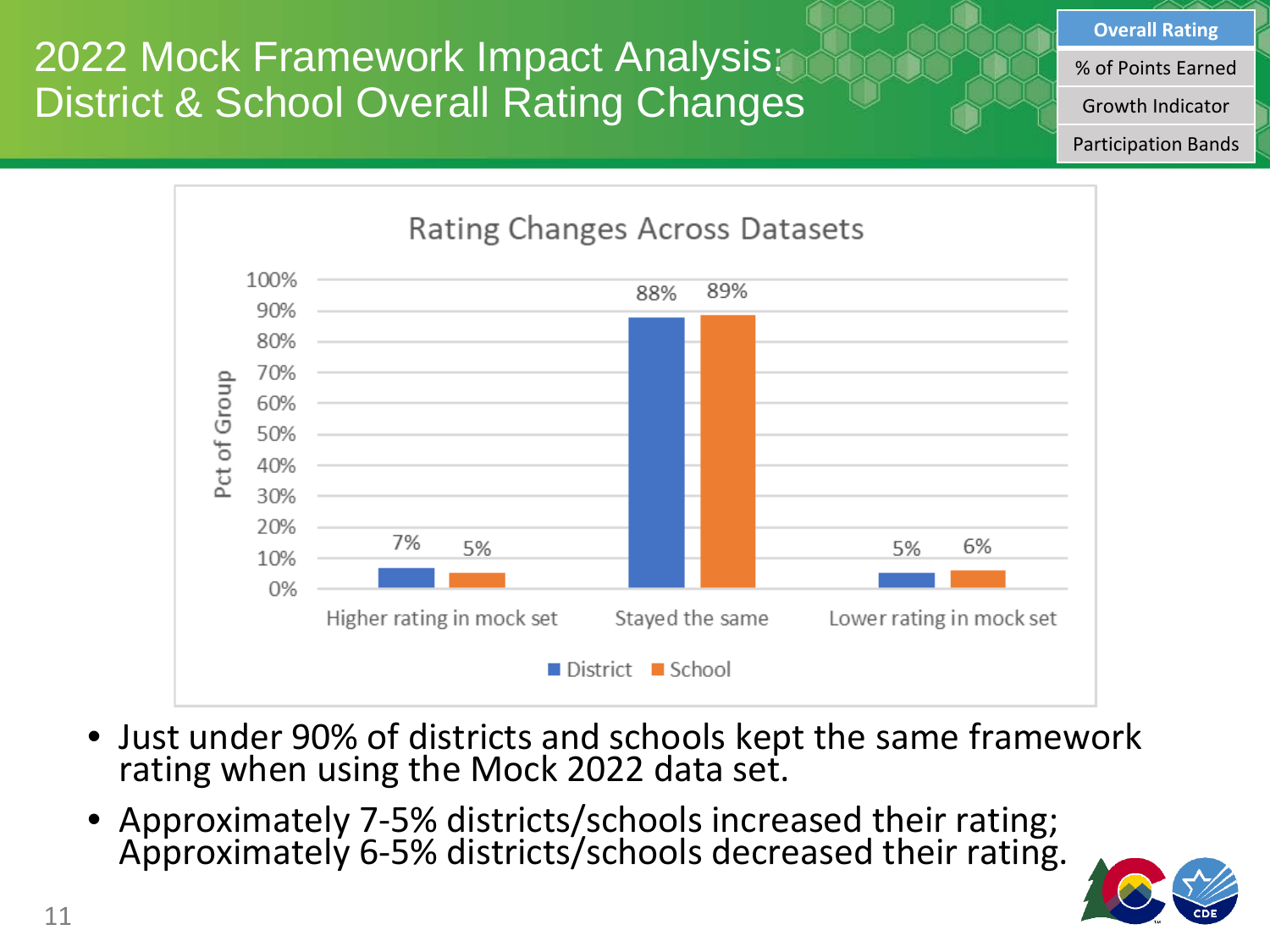## 2022 Mock Framework Impact Analysis: District Overall Ratings

**Overall Rating**

% of Points Earned

Growth Indicator

Participation Bands



• The proportions of districts falling into each rating category are nearly identical between 2019 and the mock 2022.

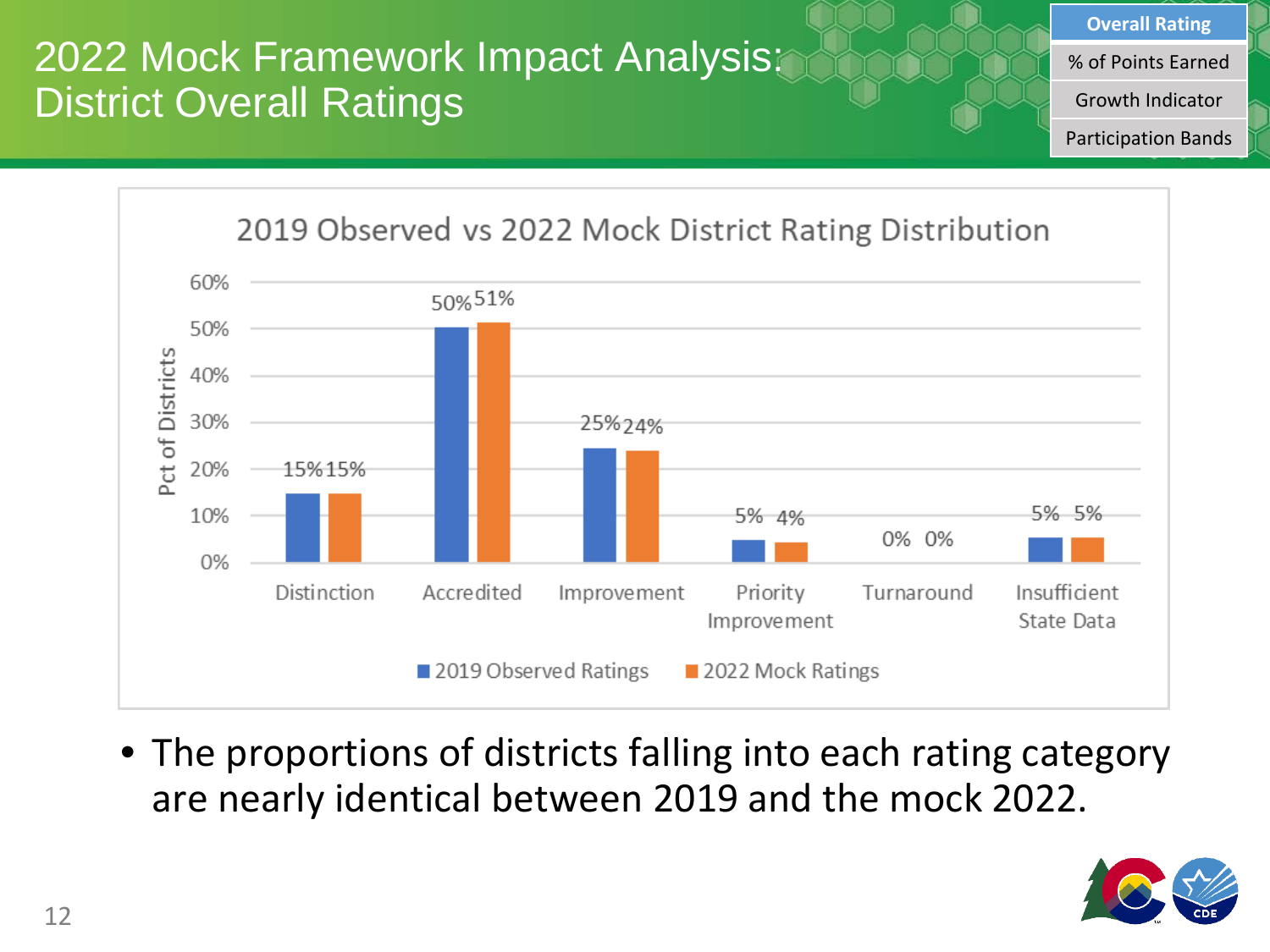### 2022 Mock Framework Impact Analysis: School Overall Ratings

**Overall Rating**

% of Points Earned

Growth Indicator

Participation Bands



• The proportions of schools falling into each rating category are also nearly identical.

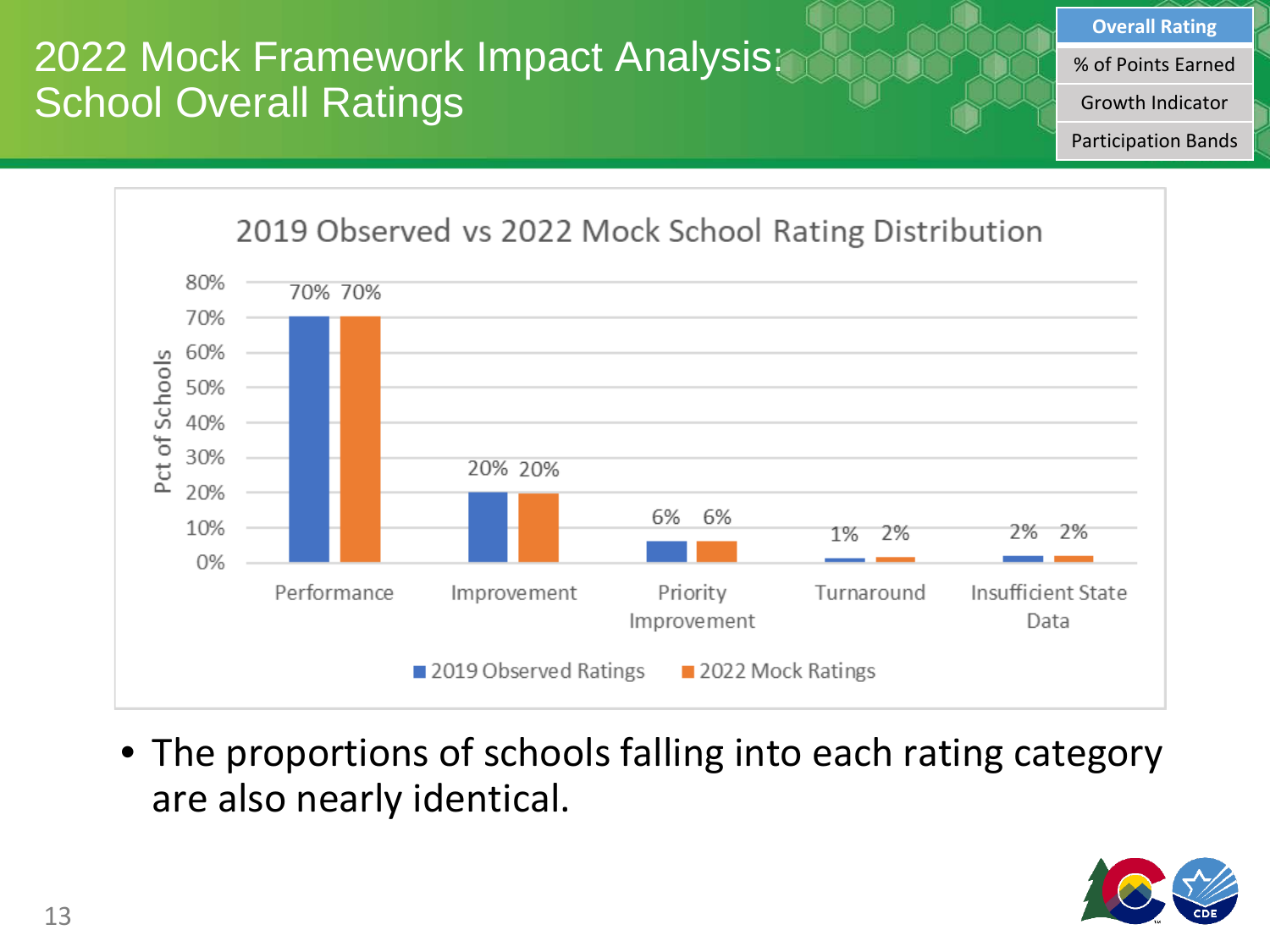## 2022 Mock Framework Impact Analysis: School Overall Ratings by EMH Level

**Overall Rating**

% of Points Earned

Growth Indicator

Participation Bands



• The proportions of schools falling into each rating category are consistent across all EMH levels.

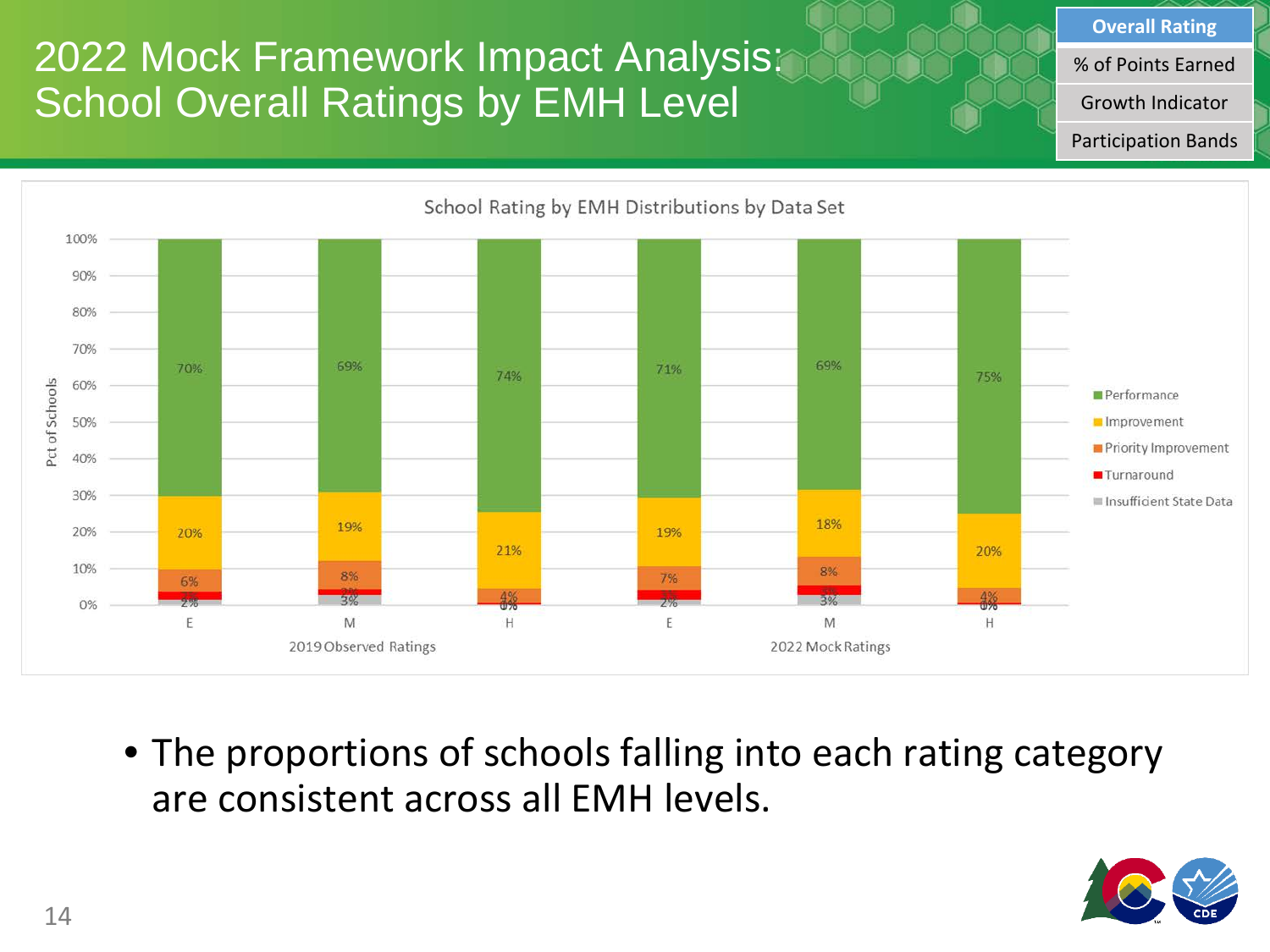2022 Mock Framework Impact Analysis: Priority Improvement & Turnaround Clock Changes **Overall Rating**

% of Points Earned

Growth Indicator

Participation Bands



• 93% of districts and 88% of schools kept the same clock status using the limited mock 2022 data set.

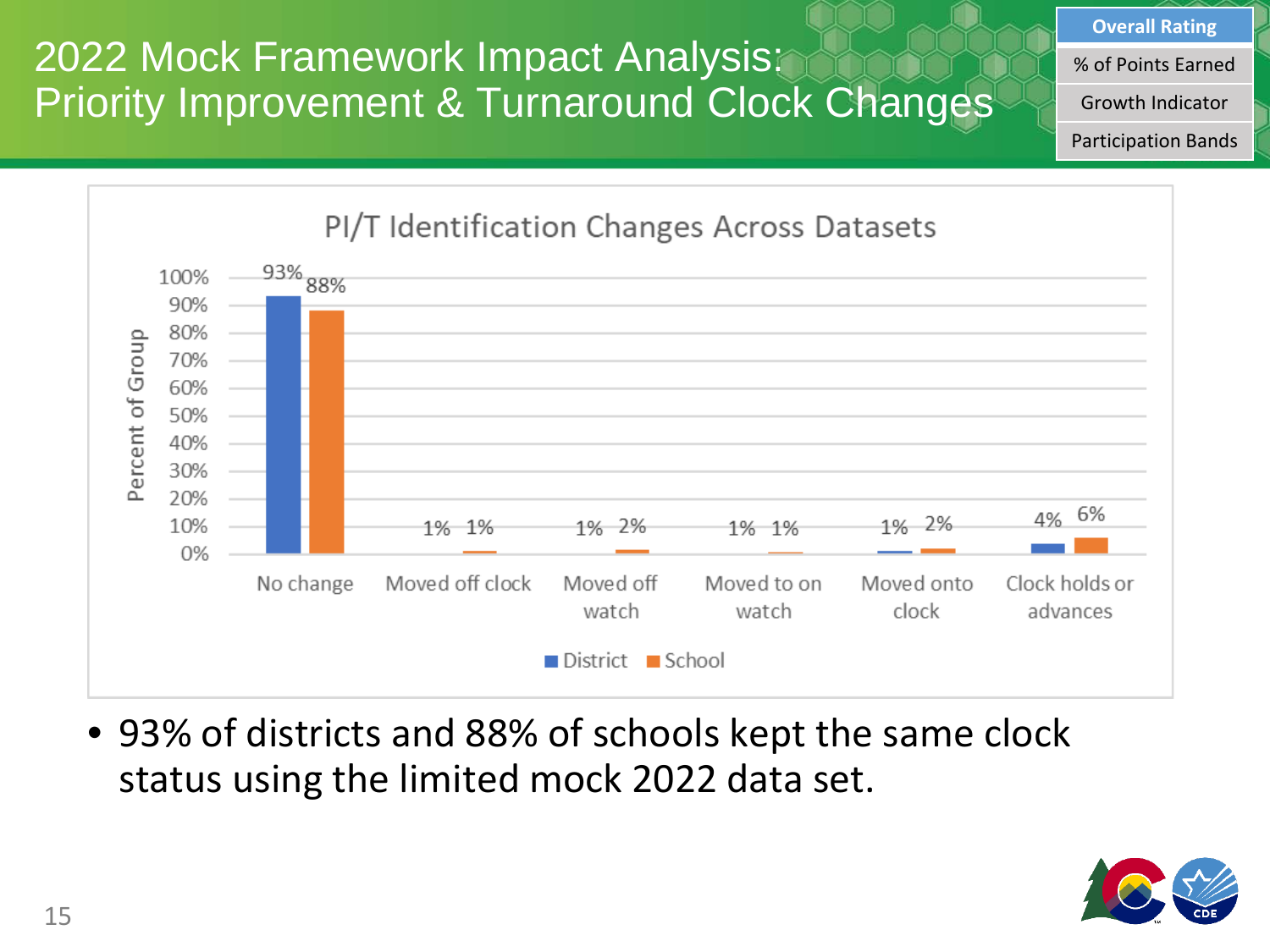## 2022 Mock Framework Impact Analysis: Correlations in Percent of Framework Points Earned

**% of Points Earned**

Overall Rating

Growth Indicator

Participation Bands

|                                                            | <b>2019 Observed Rating</b>             | Count | <b>Correlation</b> |
|------------------------------------------------------------|-----------------------------------------|-------|--------------------|
|                                                            | <b>All Districts</b>                    | 173   | 0.991              |
|                                                            | <b>Distinction</b>                      | 27    | 0.955              |
| <b>District</b>                                            | Accredited                              | 92    | 0.935              |
|                                                            | Improvement                             | 45    | 0.946              |
|                                                            | <b>Priority Improvement</b>             | 9     | 0.939              |
|                                                            | Turnaround                              | 0     | ΝA                 |
|                                                            | <b>All Schools</b>                      | 1647  | 0.976              |
|                                                            | Performance                             | 1182  | 0.961              |
| <b>School</b>                                              | Improvement                             | 339   | 0.875              |
|                                                            | <b>Priority Improvement</b>             | 104   | 0.821              |
|                                                            | Turnaround                              | 22    | 0.931              |
| Note: ISD districts and schools were excluded from the All |                                         |       |                    |
|                                                            | Schools and All Districts aggregations. |       |                    |

• CDE ran correlations on the total percent of points earned between the observed 2019 ratings and the Mock 2022 ratings.

• Very strong correlations were found for both districts (0.991) and schools (0.976) when looking at all framework rating categories combined.

• Correlations within individual rating categories were slightly lower than the overall rating correlations. Schools with Priority Improvement and Improvement schools were the lowest, but the correlations are still strong.

The threshold for the accountability clock is between Priority Improvement and Improvement.

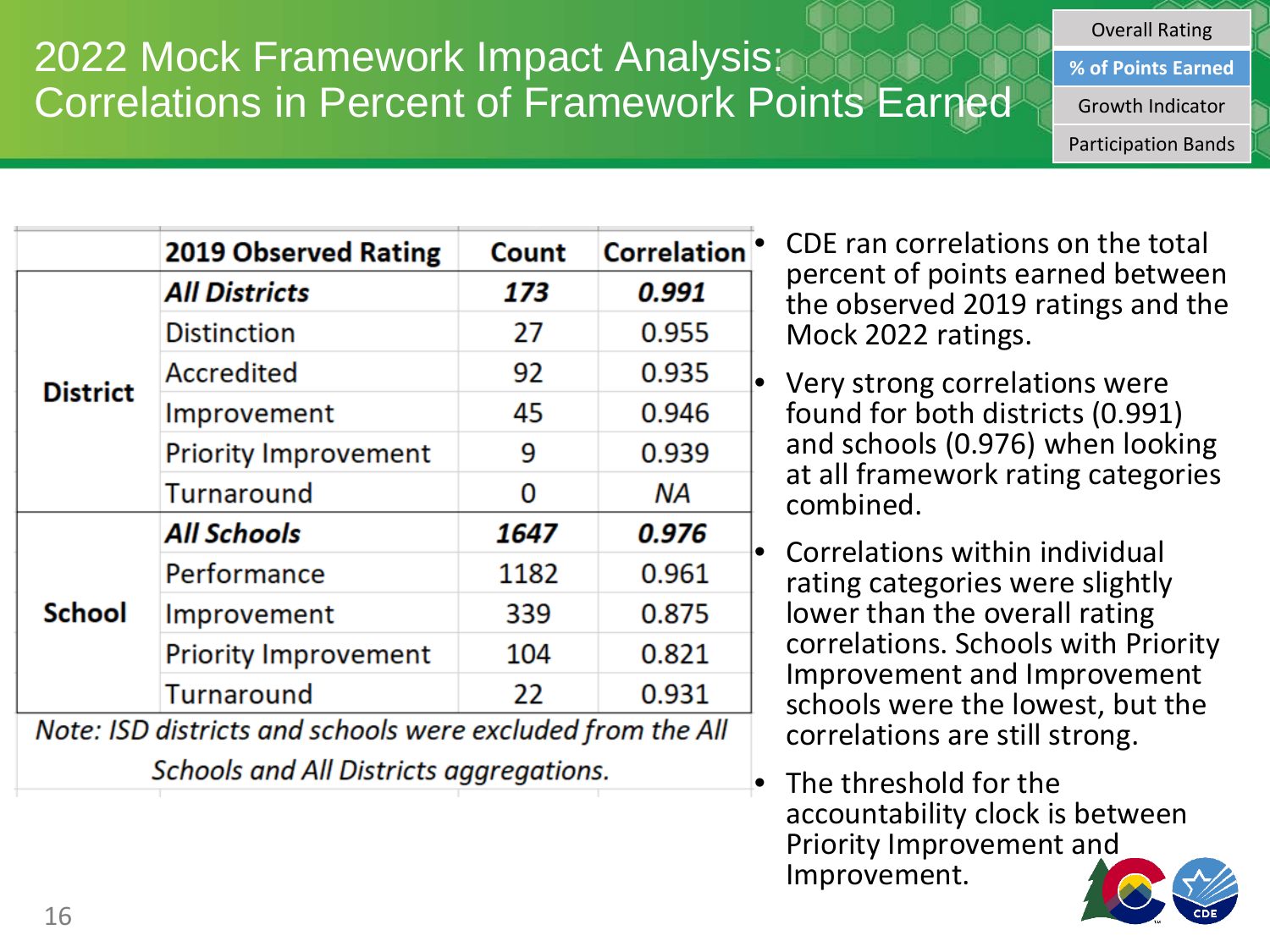#### Turnaround 21 All Schools 542 0.972 Performance 385 0.951 М Improvement 105 0.812 Priority Improvement 0.766 43 Turnaround 9 NA. All Schools 387 0.999 Performance 288 0.999 н 82 0.997 Improvement Priority Improvement 15 0.999 Turnaround 2 **NA** Note: ISD schools/districts excluded from all

2019 Observed Rating Count

All Schools

E

Performance

Improvement

Priority Improvement

schools/districts group.

17

#### 756 0.945 Mock 2022 ratings for schools by school levels (elementary, middle, 215 0.766 high school). 0.841 67 0.822

**Correlation** 

0.966

• Very strong correlations were found for all three EMH levels when looking at all framework rating categories combined.

• CDE ran correlations on the total

percent of points earned between the observed 2019 ratings and the

• Correlations within individual rating categories were slightly lower than the overall rating correlations. Schools with Priority Improvement and Improvement schools were the lowest, but the correlations are still strong.

• High schools had much stronger correlations between datasets than elementary or middle schools.



#### 2022 Mock Framework Impact Analysis: Correlations in Percent of Framework Points Earned Schools by EMH Level

1059

Overall Rating

**% of Points Earned**

Growth Indicator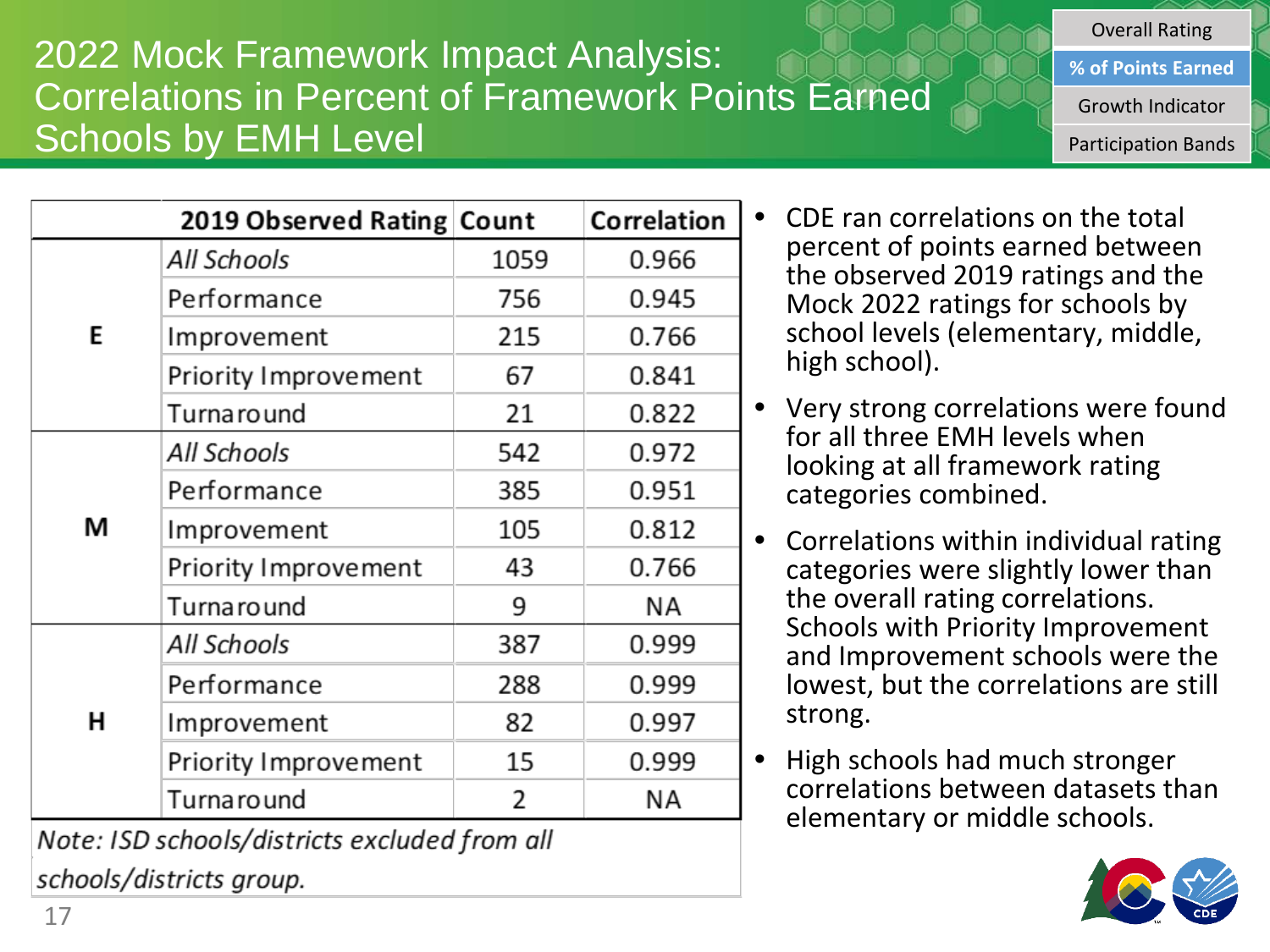2022 Mock Framework Impact Analysis: District & School Growth Rating Changes



- Around 80% of districts and schools kept the same growth rating when using the limited mock 2022 data set.
- Approximately equal proportions (9-12%) of districts and schools increased or decreased one or more rating categories.



Overall Rating % of Points Earned

**Growth Indicator**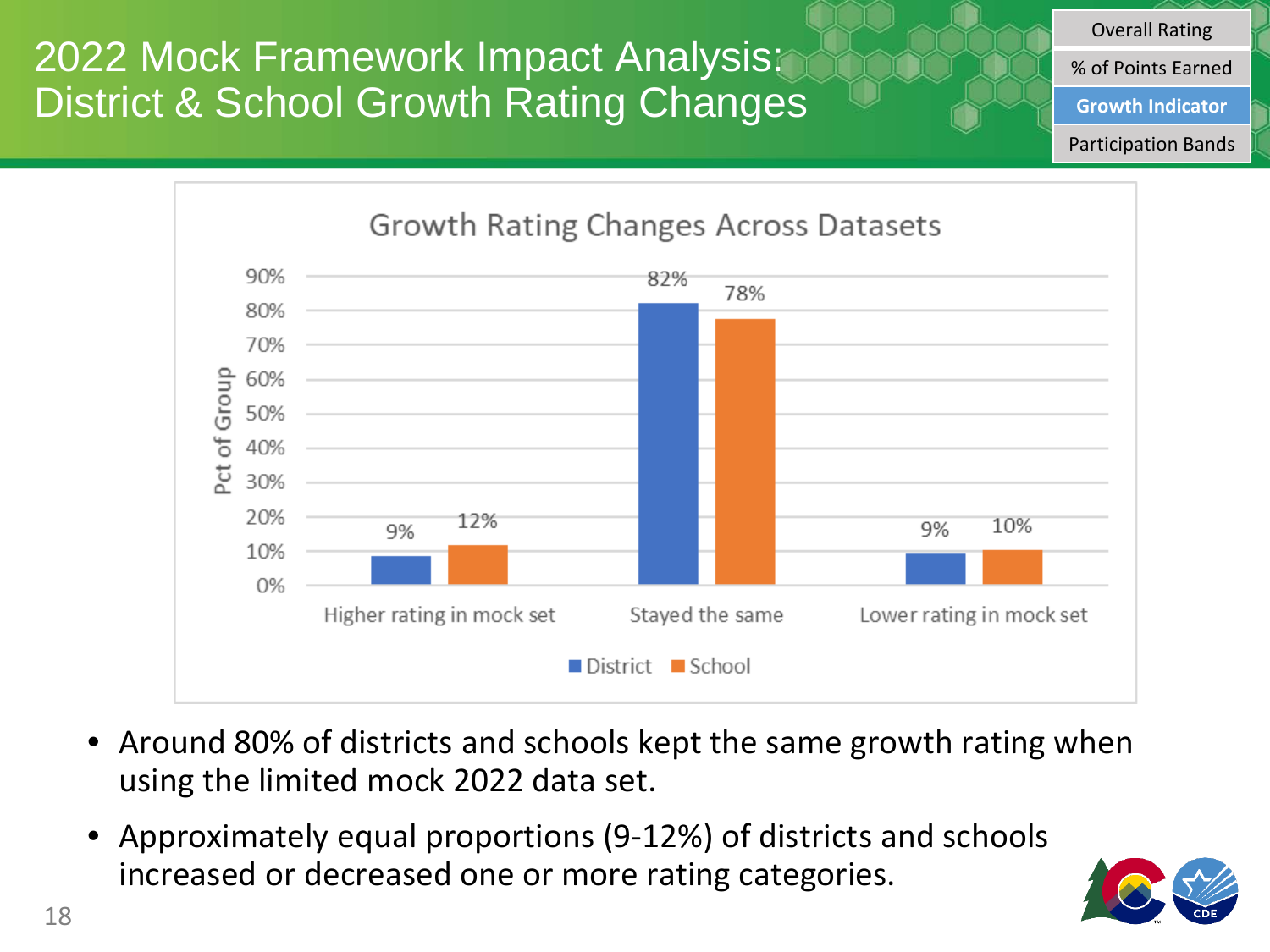2022 Mock Framework Impact Analysis: School Growth Indicator Ratings

Overall Rating

% of Points Earned

**Growth Indicator**



- Just like for districts, there were slight variations in the proportions of schools falling into each growth rating category.
- The biggest difference was in the "approaching" category (3%).

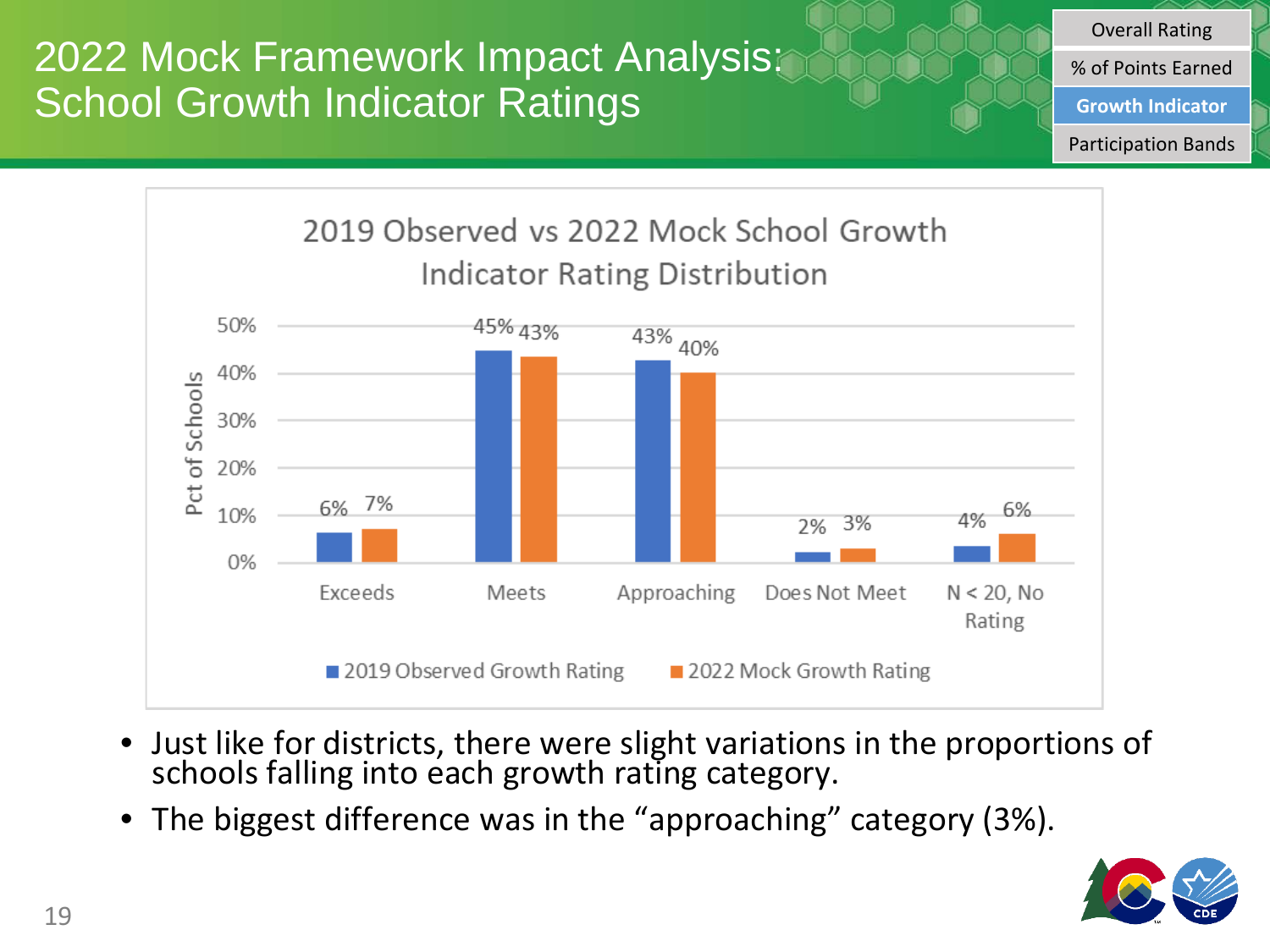2022 Mock Framework Impact Analysis: District Growth Indicator Ratings

> 2019 Observed vs 2022 Mock District Growth Indicator Rating Distribution 70% 58% 57% 60% of Districts 50% 40% 32% 27% 30%  $\overline{c}$ 20% 8% 11% 2% 3% 10% 0% 1% 0% Exceeds  $N < 20$ , No Meets Approaching Does Not Meet Rating 2019 Observed Growth Rating 2022 Mock Growth Rating

- There were slight variations in the proportion of districts falling into each growth rating category.
- The "Meets" and "N<20, No Rating" saw the biggest changes of 3-5%.



Overall Rating % of Points Earned

**Growth Indicator**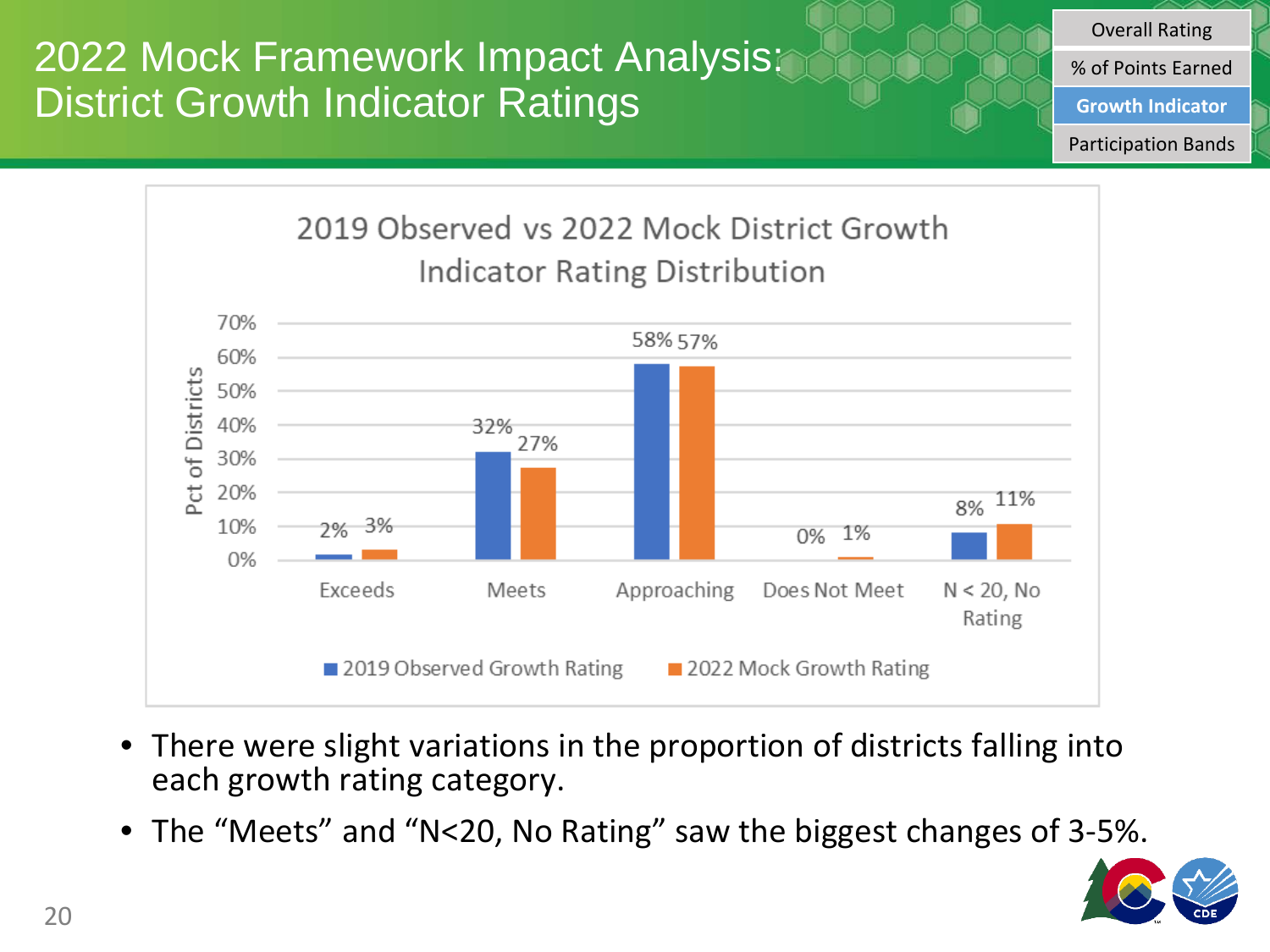## 2022 Mock Framework Impact Analysis: Correlations in Percent of Growth Points Earned

| <b>Correlation in Percent of Growth Points Earned</b> |                                                              |       |             |
|-------------------------------------------------------|--------------------------------------------------------------|-------|-------------|
|                                                       | 2019 Observed Rating                                         | Count | Correlation |
|                                                       | <b>All Districts</b>                                         | 163   | 0.850       |
|                                                       | Exceeds                                                      | 2     | <b>NA</b>   |
| <b>District</b>                                       | <b>Meets</b>                                                 | 57    | 0.710       |
|                                                       | Approaching                                                  | 104   | 0.657       |
|                                                       | Does Not Meet                                                | 0     | <b>NA</b>   |
|                                                       | <b>All Schools</b>                                           | 1580  | 0.849       |
|                                                       | Exceeds                                                      | 102   | 0.383       |
| <b>School</b>                                         | <b>Meets</b>                                                 | 733   | 0.556       |
|                                                       | Approaching                                                  | 707   | 0.635       |
|                                                       | Does Not Meet                                                | 38    | 0.477       |
|                                                       | Note: Schools with no rating in either data set are excluded |       |             |

Schools with no rating in either aata set are excluded.

• CDE ran correlations on the percent of growth points earned between the observed 2019 ratings and the Mock 2022 ratings.

Overall Rating % of Points Earned

**Growth Indicator**

- Fairly strong correlations were found for both districts (0.850) and schools (0.849) when looking at all growth rating categories combined.
- Correlations within individual rating categories were lower and varied considerably for schools.

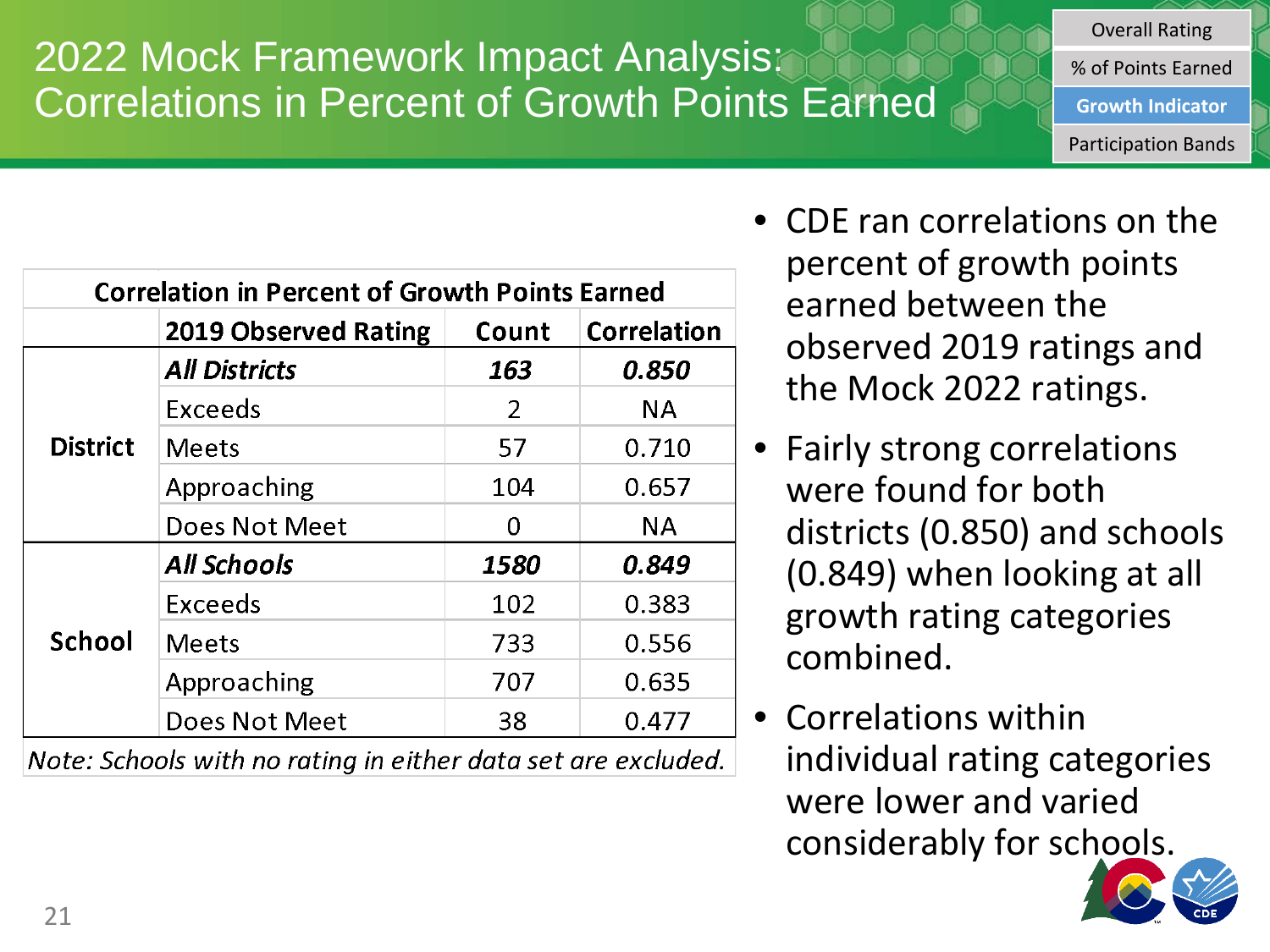## 2022 Mock Framework Impact Analysis: Overall Ratings by Test Participation Band

- Many stakeholders have asked the question: *How would the lower rates of student test participation in 2021 and possibly for 2022 impact the accuracy and consistency of overall framework ratings?*
- As part of the historical 2019 analysis, districts and schools were grouped together into the following bands by participation rate:
	- At or above 85.0% participation
	- At or above 75.0% participation but below 85.0% participation
	- Below 75.0% participation
- These bands were informed by previous CDE and CADRE analyses indicating that 85% is generally sufficient for representative participation and results. 75% is a slightly less rigorous but still reasonable bar if additional attention is paid to representativeness.



Overall Rating % of Points Earned

Growth Indicator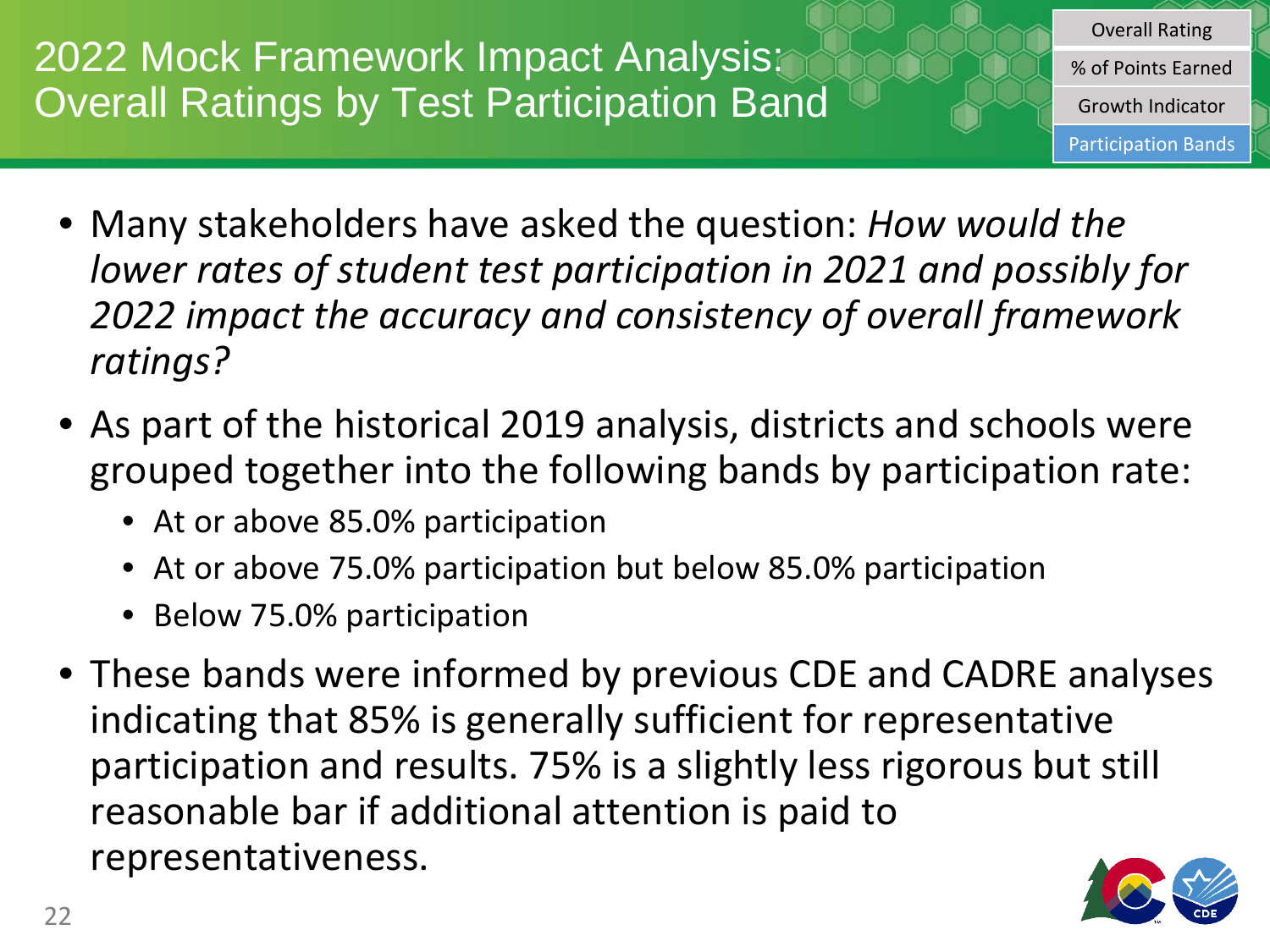2022 Mock Framework Impact Analysis: Overall Ratings by Test Participation Band Overall Rating

% of Points Earned

Growth Indicator

Participation Bands

• Higher 2019 participation rates mean that fewer districts and schools fall into the lower bands than were seen in 2021 and possibly for 2022.

#### **Distribution of Participation Bands**

| Data Set                      | <b>Participation Band</b> | Count | Percent |
|-------------------------------|---------------------------|-------|---------|
|                               | <b>ABOVE 85%</b>          | 162   | 89%     |
| <b>Districts</b><br>$(N=183)$ | 75% TO 85%                |       | 4%      |
|                               | <b>BELOW 75%</b>          | 14    | 8%      |
|                               | ABOVE 85%                 | 1584  | 94%     |
| Schools                       | 75% TO 85%                | 50    | 3%      |
| $(N=1,682)$                   | <b>BELOW 75%</b>          | 48    | 3%      |

- These small n-counts may limit the applicability of this historical analysis to project potential outcomes for fall 2022 performance frameworks.
- It may be helpful to continue investigating the impacts of lower test participation rates on producing representative framework ratings using the 2021 and potentially simulated and/or imputed data sets.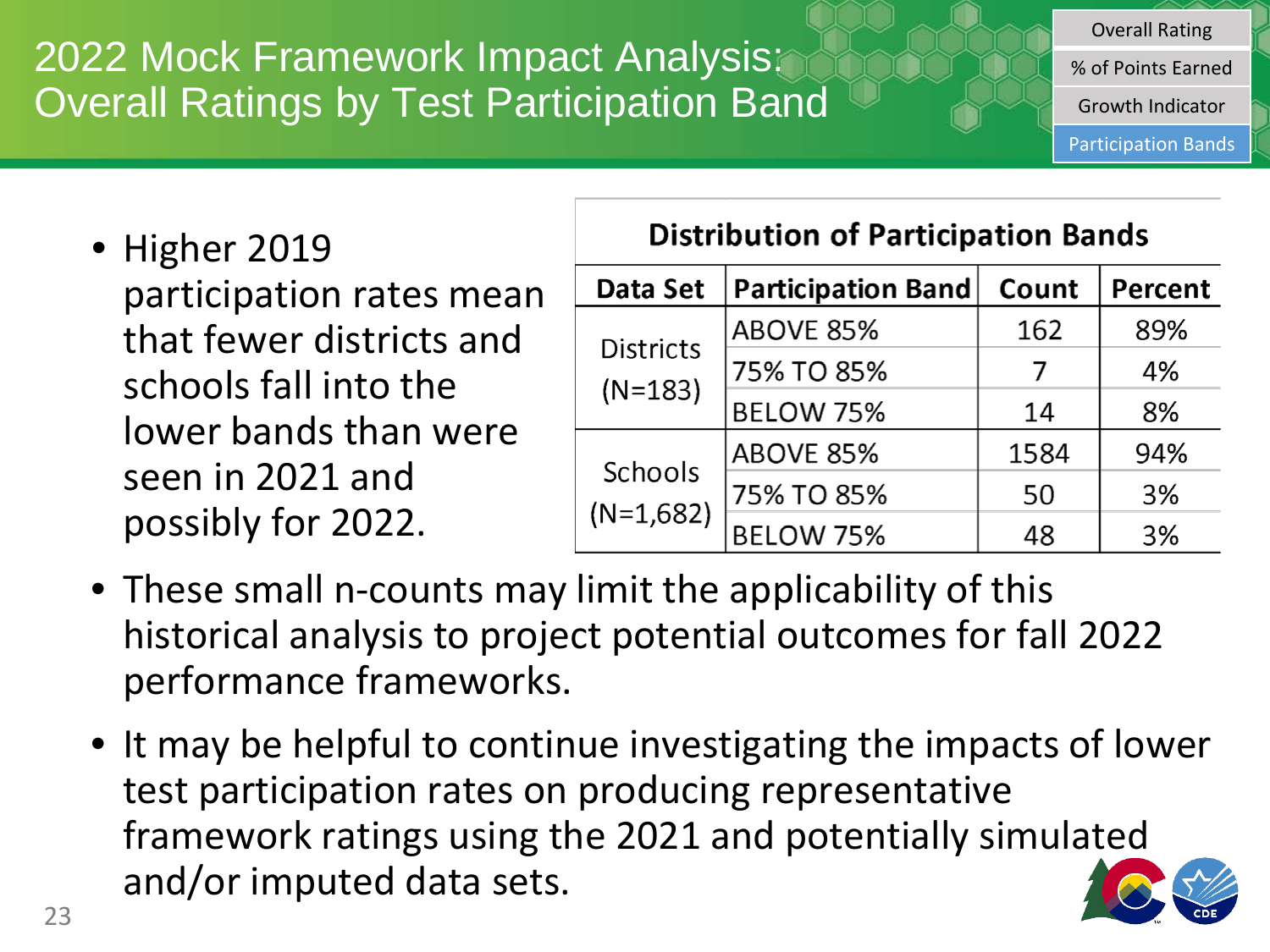#### Impact of Participation – Looking to 2021 and 2022

The interaction of participation is important to note. Participation in 2021 was lower than typical years. Participation in 2022 is not yet known.

#### 2021 CMAS Participation Summary

| Grade - Required Test   2021 Participation |       | 2019 Participation |
|--------------------------------------------|-------|--------------------|
| Third - English<br>language arts           | 76.2% | 96.9%              |
| Fourth - Math                              | 75.7% | 96.9%              |
| Fifth - ELA                                | 74.4% | 96.2%              |
| Sixth - Math                               | 68.6% | 94.9%              |
| Seventh - ELA                              | 63.7% | 92.4%              |
| Eighth - Math                              | 57.9% | 88.8%              |

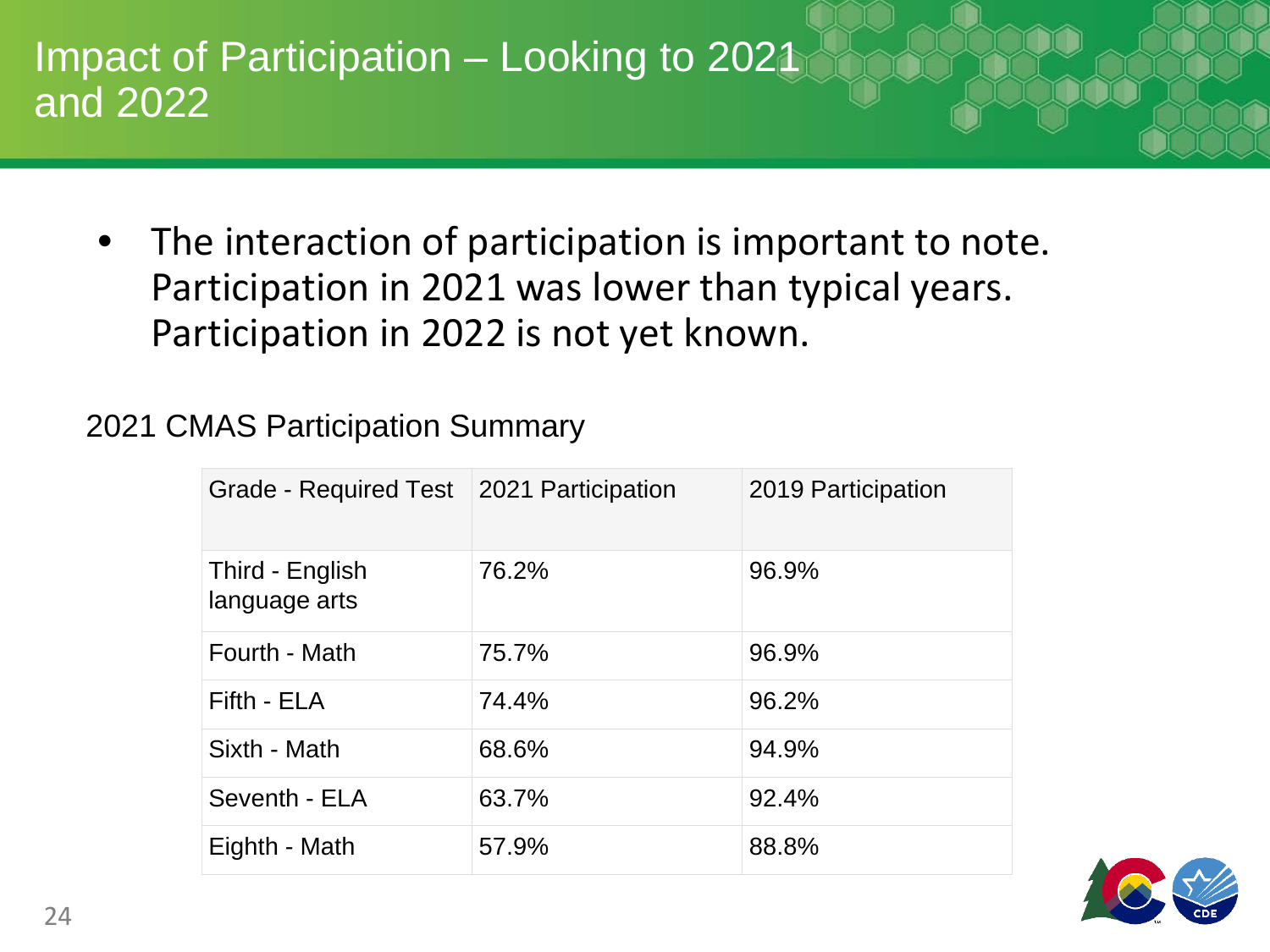2022 Mock Framework Impact Analysis: Change in District Rating by Test Participation Band Overall Rating

% of Points Earned

Growth Indicator

Participation Bands



• More than 90% of districts received the same rating in the mock 2022 data set, regardless of the student participation rate.

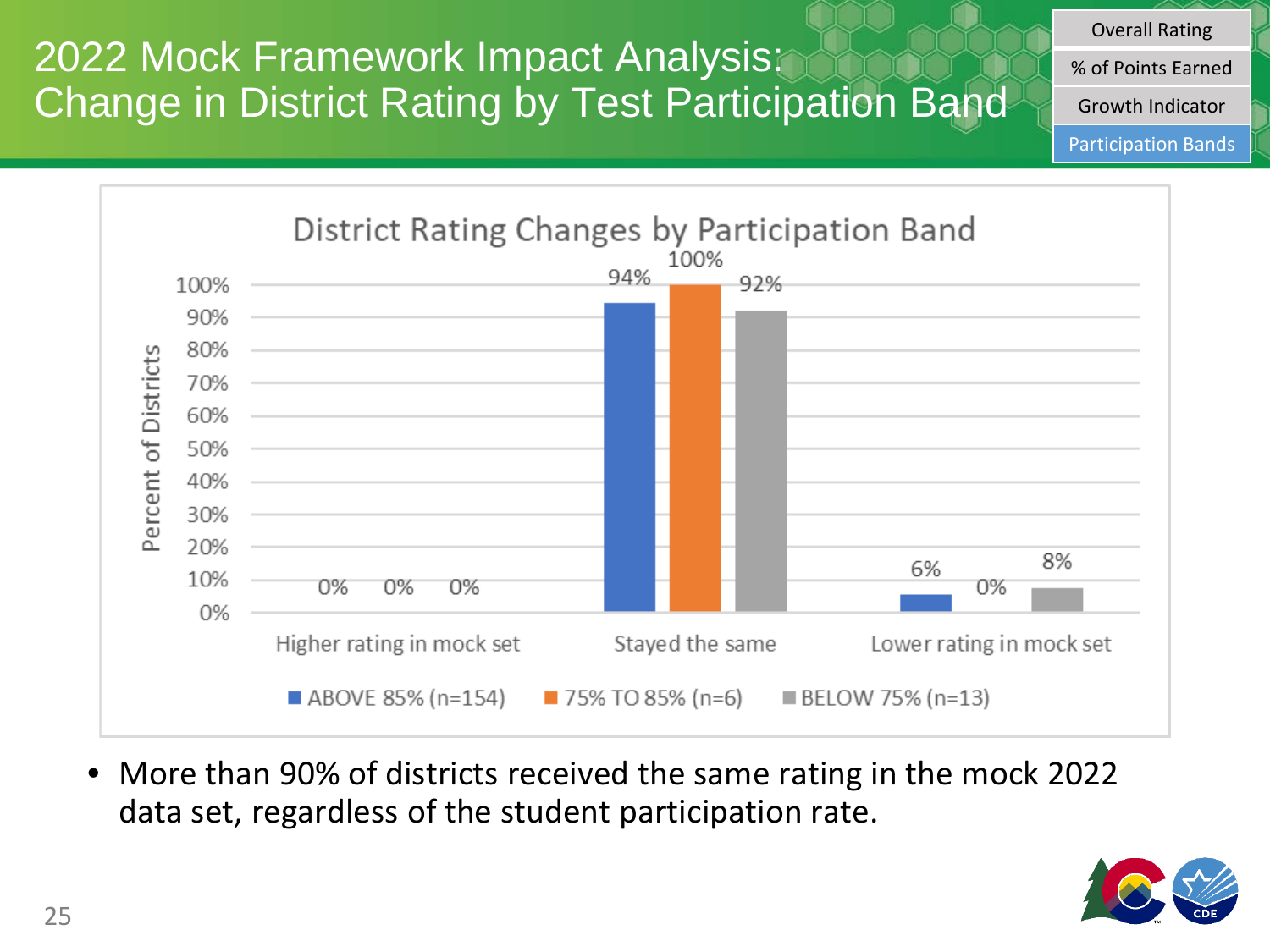2022 Mock Framework Impact Analysis: Change in School Rating by Test Participation Band Overall Rating

% of Points Earned

Growth Indicator

Participation Bands



• The majority of schools received the same rating with the 2022 mock data set. However, schools with less than 75% participation had an increased likelihood of receiving a lower framework rating.

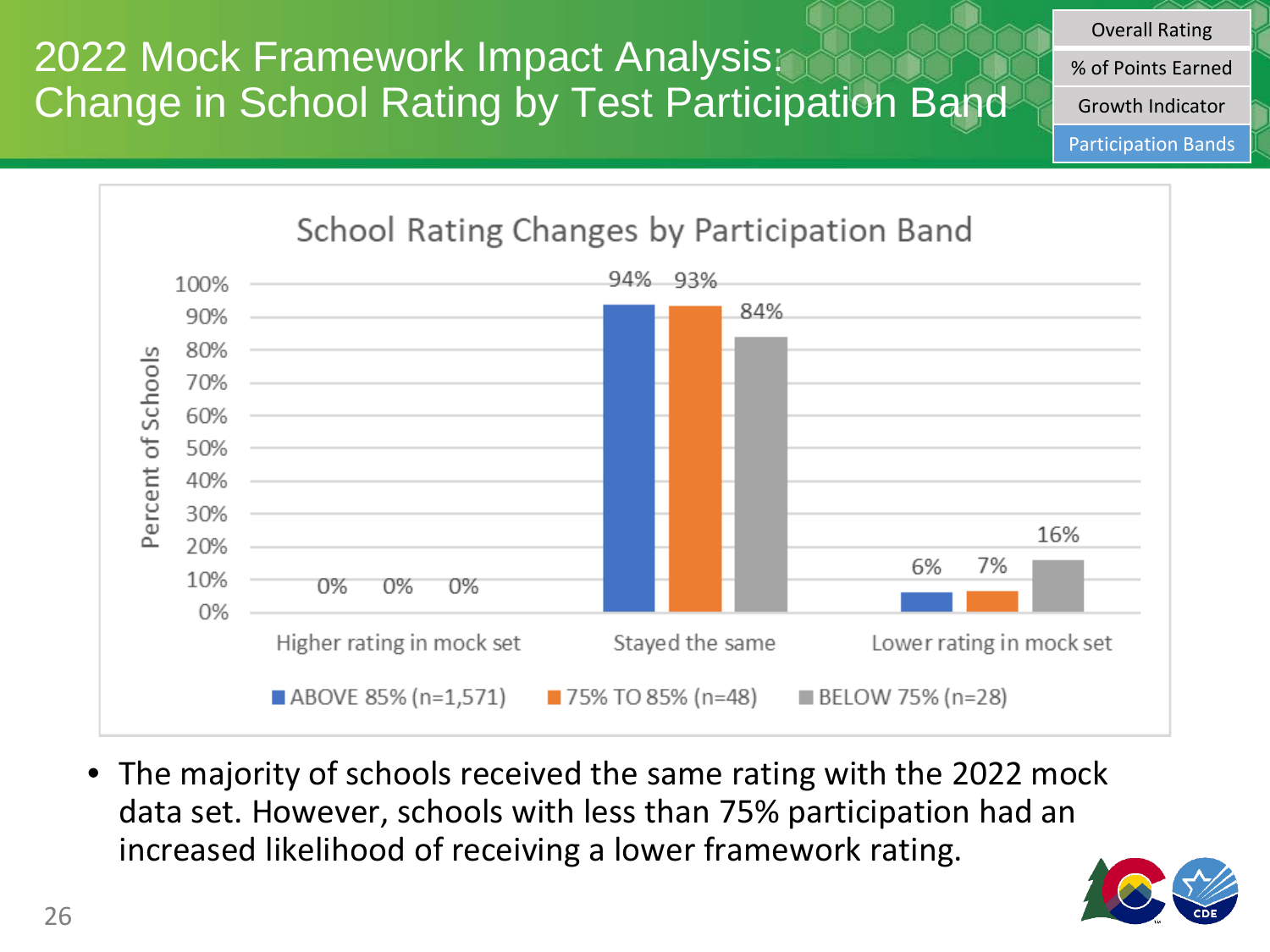Based upon a comparison of the 2019 accountability data and 2022 Mock data:

- Just under 90% of schools and districts received the same overall framework rating when using the limited mock 2022 dataset. About 5% increased their rating; about 5% decreased their rating.
- Around 80% of schools and districts received the same growth indicator rating.
- Schools with less than 75% test participation were about 10% more likely to experience an overall framework rating decrease than schools with higher levels of participation.

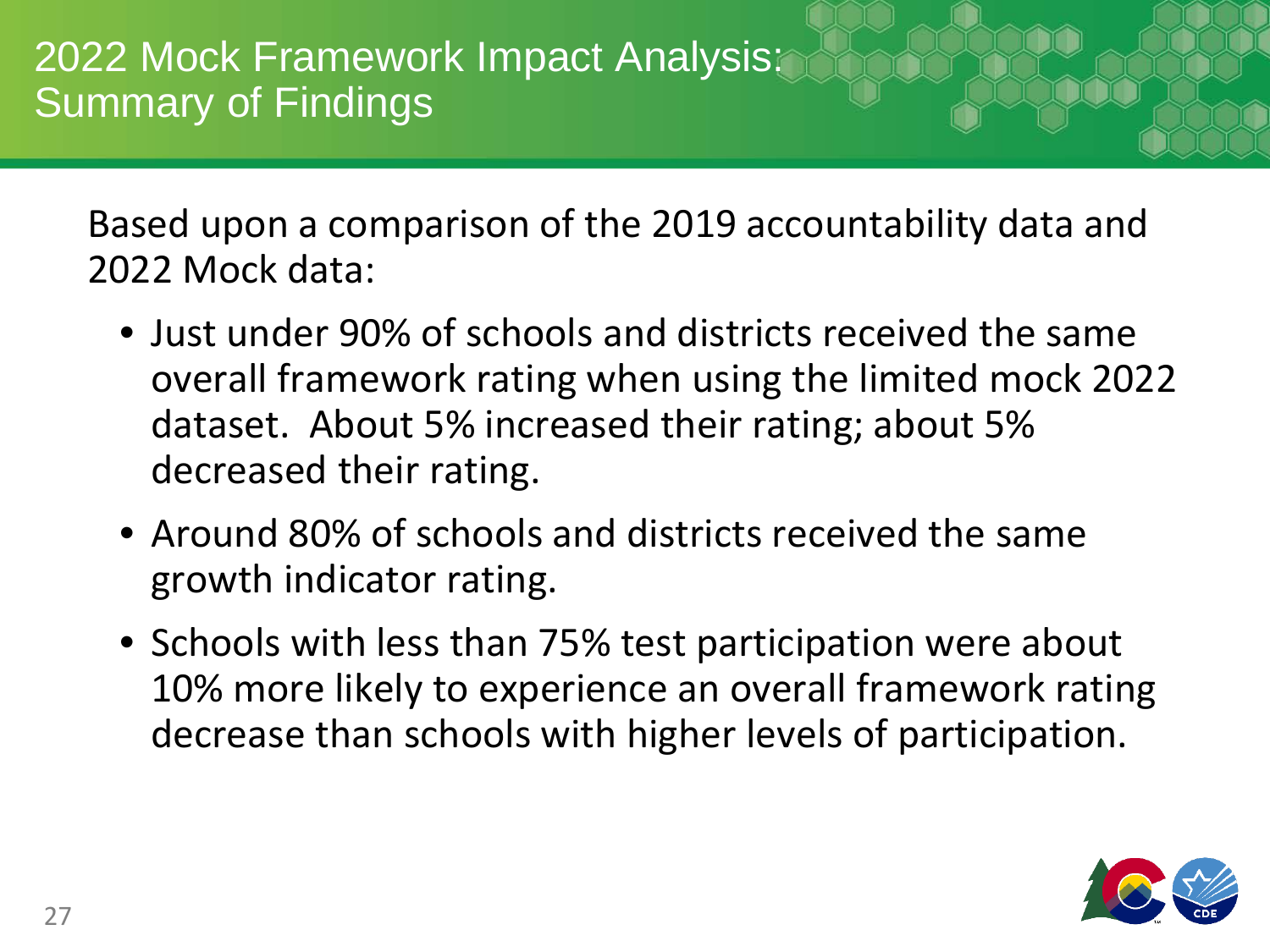2022 Mock Framework Impact Analysis: Summary of Findings (continued)

- The lower rates of test participation in 2021, and possibly for 2022, make the results from this historical analysis difficult to extrapolate forward. It may be helpful to investigate the potential impact of low participation on any possible framework ratings for fall 2022.
- Note: While the correlation of results are strong, note that on-going reduced assessments would limit the ability to calculate growth information.